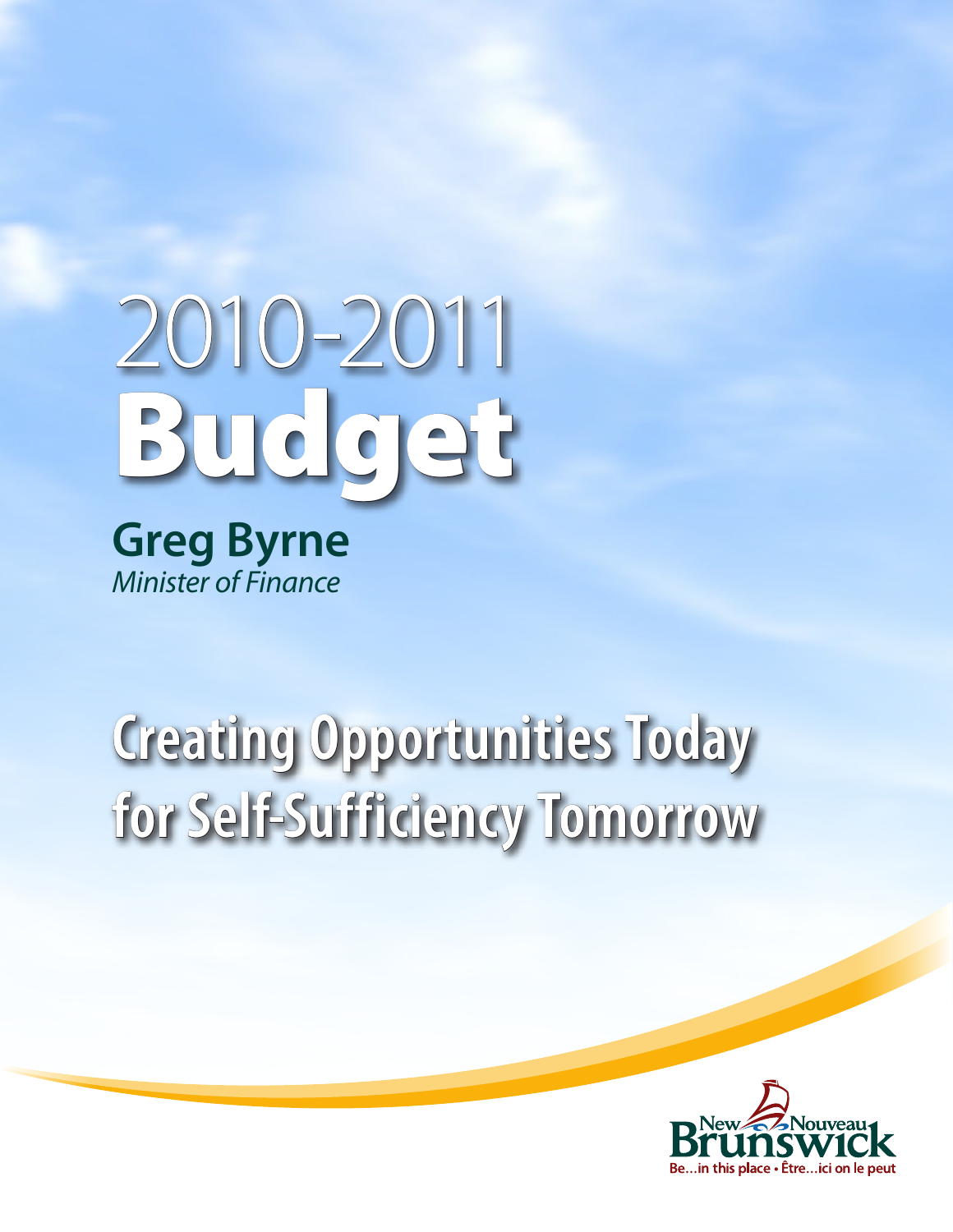#### **Budget 2010-2011**

**Published by:**  Department of Finance Province of New Brunswick P.O. Box 6000 Fredericton, New Brunswick E3B 5H1 Canada

Internet: [www.gnb.ca/0024/index-e.asp](http://www.gnb.ca/0024/index-e.asp)

Tuesday, December 1, 2009

**Cover:**  Communications New Brunswick (CNB 6480)

**Translation:**  Debates Translation, Legislative Assembly

## **Printing and Binding:**

Printing Services, Supply and Services

ISBN 978-1-55396-316-5

ISSN 0833-5680

Printed in New Brunswick



Think Recycling!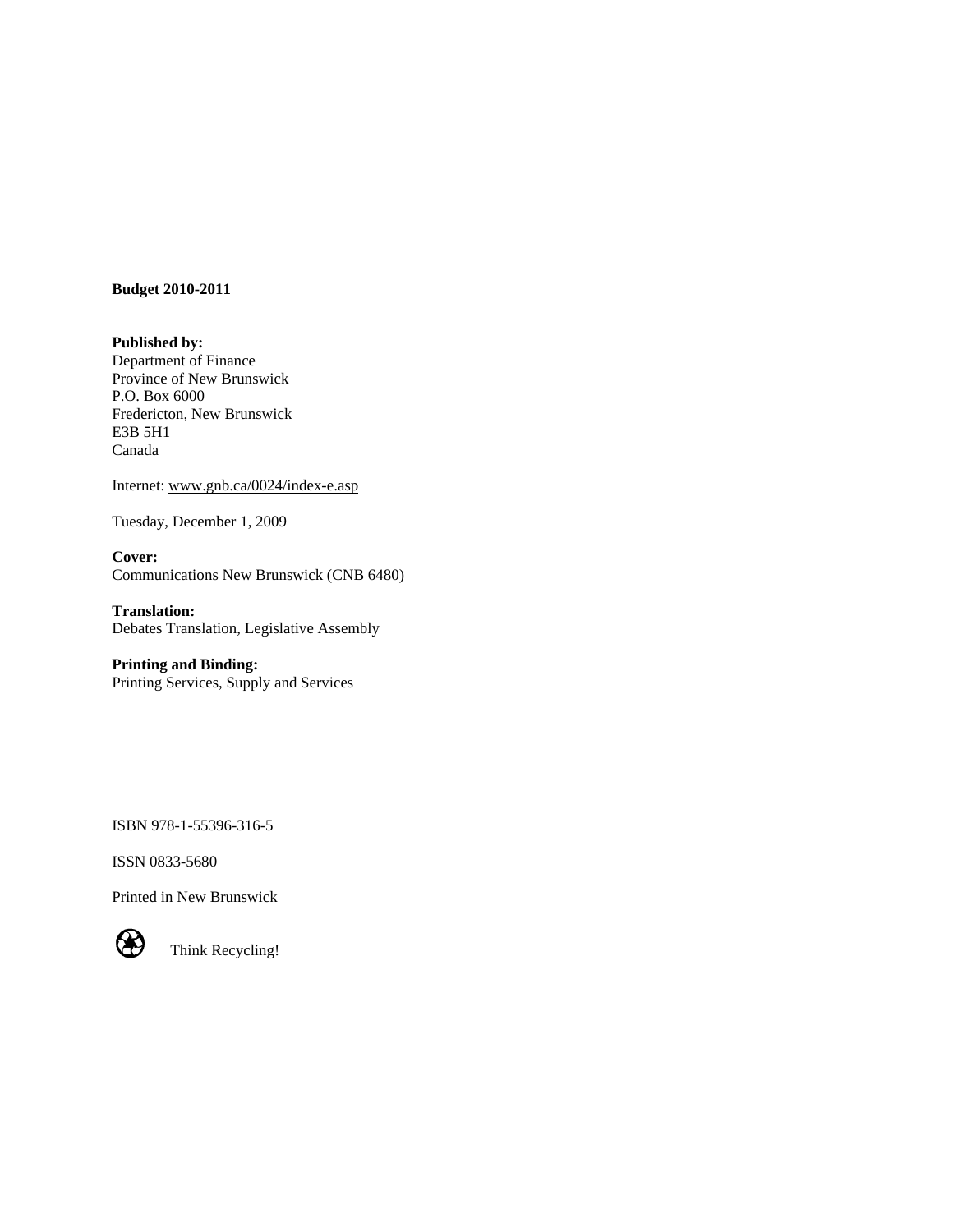# **Table of Contents**

| Investing in Priorities Including Health, Education and Services to People  15 |  |
|--------------------------------------------------------------------------------|--|
|                                                                                |  |
|                                                                                |  |
|                                                                                |  |
|                                                                                |  |
|                                                                                |  |
|                                                                                |  |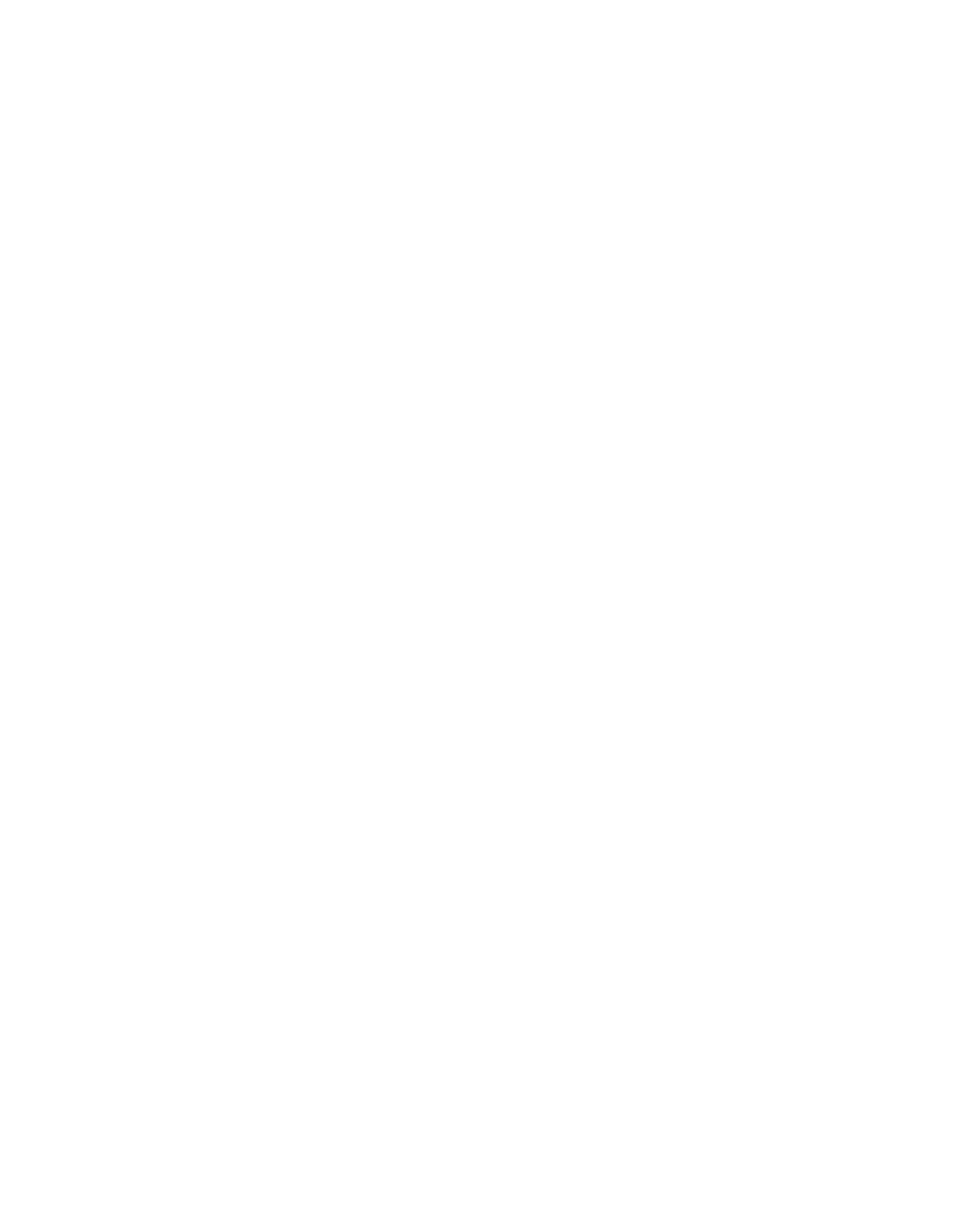# **Introduction**

Mr. Speaker, in December 2008, our government provided one of the first fiscal updates reflecting the impacts of the global economic downturn, and our decision to deliver this budget today is a further example of being proactive in responding to the economic challenges we face. I am pleased to rise in this House and table the 2010-2011 Budget which will deliver an update to New Brunswickers on the current fiscal year, provide details on our plans for 2010-2011 including our capital budget, and updates our lower tax plan and our plan to return to balanced budgets.

New Brunswick communities, businesses and individuals have been impacted by the global economic downturn and financial market turmoil. As we begin what is anticipated to be a slow, modest recovery, today's budget provides the leadership to address the economic challenges of the present day and create opportunities for the New Brunswick of tomorrow. This budget will further develop our five-point plan for a stronger economy outlined in the 2009-2010 Budget; a plan that is already helping position New Brunswick to recover and prosper by creating and maintaining jobs across the province through strategic investments in infrastructure, includes record investments in health, education and social development, and the second phase of the largest one-time tax reduction package ever introduced in the province.

Mr. Speaker, the proposed acquisition of NB Power by Hydro-Quebec is an historic step forward for New Brunswick and can only be good news for the long-term sustainability and growth of the economy and our goal of self-sufficiency. Under the terms of the proposed agreement, New Brunswick will be a markedly more competitive place to do business and create jobs. Homeowners will see rates much lower than under the current regime as we go forward and the energy rate for industrial users will be among the most competitive in North America.

Lower energy rates increase our ability to attract new companies and residents. Coupled with our lower tax plan, affordable, reliable and environmentally friendly hydro power will mean businesses in all areas of our province will benefit from lower operating costs and be more profitable, making it easier for them to keep New Brunswickers working, to invest in leading edge equipment and technology and to create new jobs. This reflects our vision of *Creating Opportunities Today for Self-Sufficiency Tomorrow*. Additionally, the retirement of the debt issued on behalf of NB Power, which represents 40 per cent of the debt issued by the province, will provide New Brunswick the financial flexibility in the future to achieve the best possible terms on any future borrowings in domestic and international markets. This is clearly a "win-win" scenario for New Brunswick. We look forward to continuing to dialogue with New Brunswickers and to the continuing debate in this Legislature on this important issue.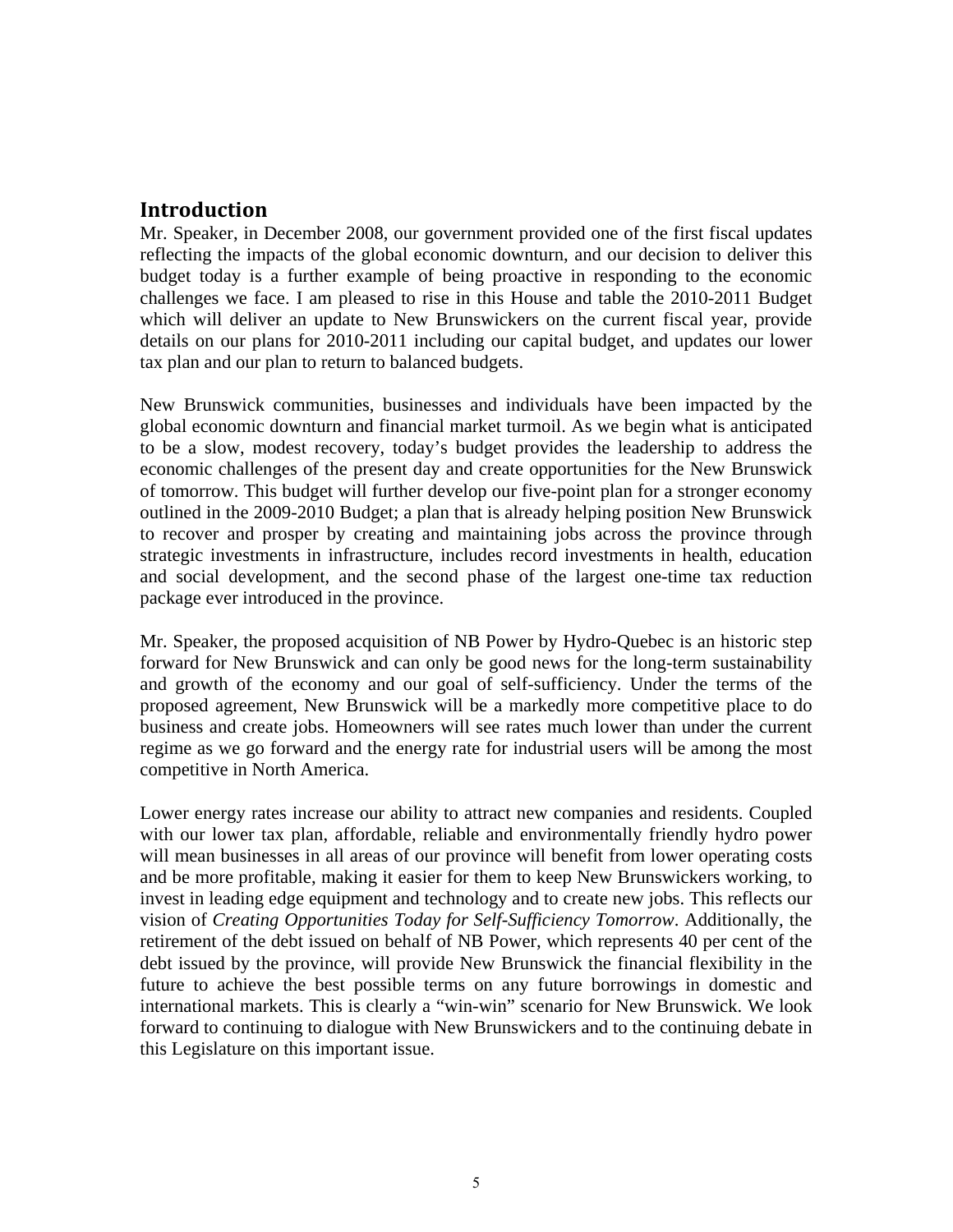Mr. Speaker, acting decisively – and in the best interests of New Brunswickers – is what this government was elected to do and our 2010-2011 Budget continues to provide that leadership. Our *Charter for Change* challenged New Brunswickers to work towards forging a more prosperous, populous and self-sufficient New Brunswick. Since October 2006 the results are clear – with the help of New Brunswickers, over 96 per cent of our 252 *Charter for Change* commitments are either completed or underway. Our economic development plan is working with New Brunswick reporting the strongest growth in net new jobs among the provinces since we took office. Mr. Speaker, we are indeed creating opportunities today for self-sufficiency tomorrow. Today's budget builds on the success of these and other initiatives undertaken since October 2006.

Strategic initiatives to date include:

- *Increasing economic opportunities and our population* with the largest one-time tax reduction package ever introduced in this province, which by 2012-2013, will put \$380 million annually in savings back in the pockets of individuals and businesses; and the success of the Population Growth Secretariat that reported 10 consecutive quarters of population growth since January 2007 with a net gain of 4,600 people;
- *Connecting our communities with better, safer roads and improvements to essential infrastructure in health, education and communications and technology*  which includes our record two-year capital investment plan approaching \$1.6 billion to stimulate the economy; and our partnership with Barrett Xplore Inc. to become the first jurisdiction in North America to deliver high-speed Internet access to all residents and businesses by mid-2010;
- *Investing in a cleaner and greener energy future in New Brunswick* through such projects as the refurbishment of the Point Lepreau generating station; the addition of new wind power; and providing residential energy efficiency financial incentives to more than 10,000 homes;
- *Creating the best opportunities to learn* by adding almost 400 teachers and 500 teachers' assistants, intervention workers and library assistants to K-12 schools since 2006; instituting a freeze in tuition at public universities; and funding 934 new seats in the New Brunswick Community College network in the last two years;
- *Providing opportunities for equal access to quality health care* by increasing administrative efficiencies with the move from eight Regional Health Authorities to two; recruiting 153 net new physicians and 357 net new nurses to the province between October 2006 and October 2009; and funding new medical schools in Moncton and Saint John that clearly demonstrates our commitment to train doctors at home and retain them for the future;
- And giving New Brunswick seniors the opportunity to be independent longer by effectively removing seniors' homes, assets and life savings from the calculation of nursing home fees; and increasing home support services to a maximum of 336 hours per month.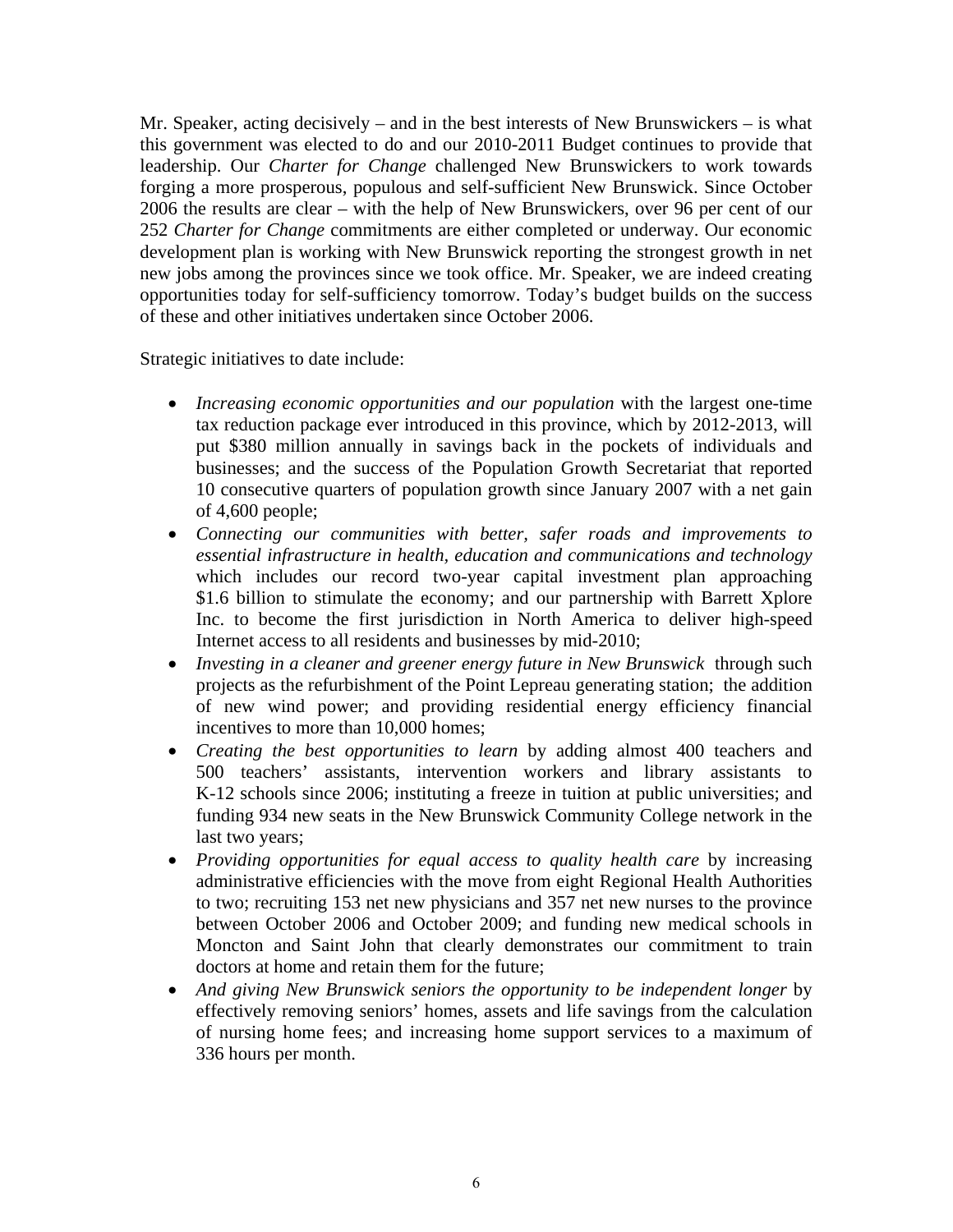In preparing this budget, we consulted with a wide range of individuals, community officials, unions, and small, medium and large businesses across the province. Our government is open to new ideas that will help shape the plan for returning to balanced budgets and we encouraged New Brunswickers to provide input on their priorities and where spending efficiencies could be realized. New Brunswickers told us they continue to value quality education and health care and the provision of assistance to those in need. We thank them for their candor and suggestions, and today's budget reflects what we heard.

# **Current Economic and Fiscal Environment**

Mr. Speaker, recent indications are that the global economy has taken its first tentative steps towards recovery and financial markets are steadily improving. However, the Bank of Canada warns the pace of recovery in Canada will be slower than previous downturns. Growth is expected to be modest over the medium-term as the economy recovers from a deep, prolonged recession. Today's economic and fiscal environment has put the focus on federal, provincial and municipal governments to provide fiscal stimulus to generate much needed economic activity. This will continue in 2010-2011 as we begin to recover. It is anticipated that a period of years will be required to return to fiscal normalcy.

The steepest global economic downturn since the 1930s is having a significant impact on the fiscal situation in all jurisdictions in Canada. And, of course, New Brunswick is not immune from this reality. The federal and other provincial governments have also been impacted. For example, the federal government in September estimated a deficit of \$55.9 billion for this year, an increase of \$22.2 billion since its January budget; Ontario's projected deficit has risen from \$14.1 billion at budget to \$24.7 billion by October; while British Columbia now projects a \$2.8 billion shortfall. The federal and Ontario governments have announced multi-year plans to return to fiscal balance by 2015-2016, with a number of other provinces projecting timeframes of up to five years.

# **Economic Review and Outlook**

Mr. Speaker, I would now like to provide an update on the New Brunswick economy for 2009 and an outlook for 2010.

## **2009 Update**

As 2009 has progressed, the strong global response in fighting the financial crisis that emerged in the latter half of 2008 helped stabilize many of the world's economies and position them to commence recoveries. In Canada, no province was exempt from the economic downturn as resource-based economies in Newfoundland and Labrador, Alberta and British Columbia and Ontario's manufacturing sector were hardest hit. According to the Bank of Canada, real economic growth in Canada is anticipated to contract by 2.4 per cent in 2009.

The New Brunswick economy was not immune from global economic conditions. The Department of Finance now anticipates real Gross Domestic Product (GDP) to fall by 0.5 per cent in 2009, slightly weaker than the 0.3 per cent decline projected in March.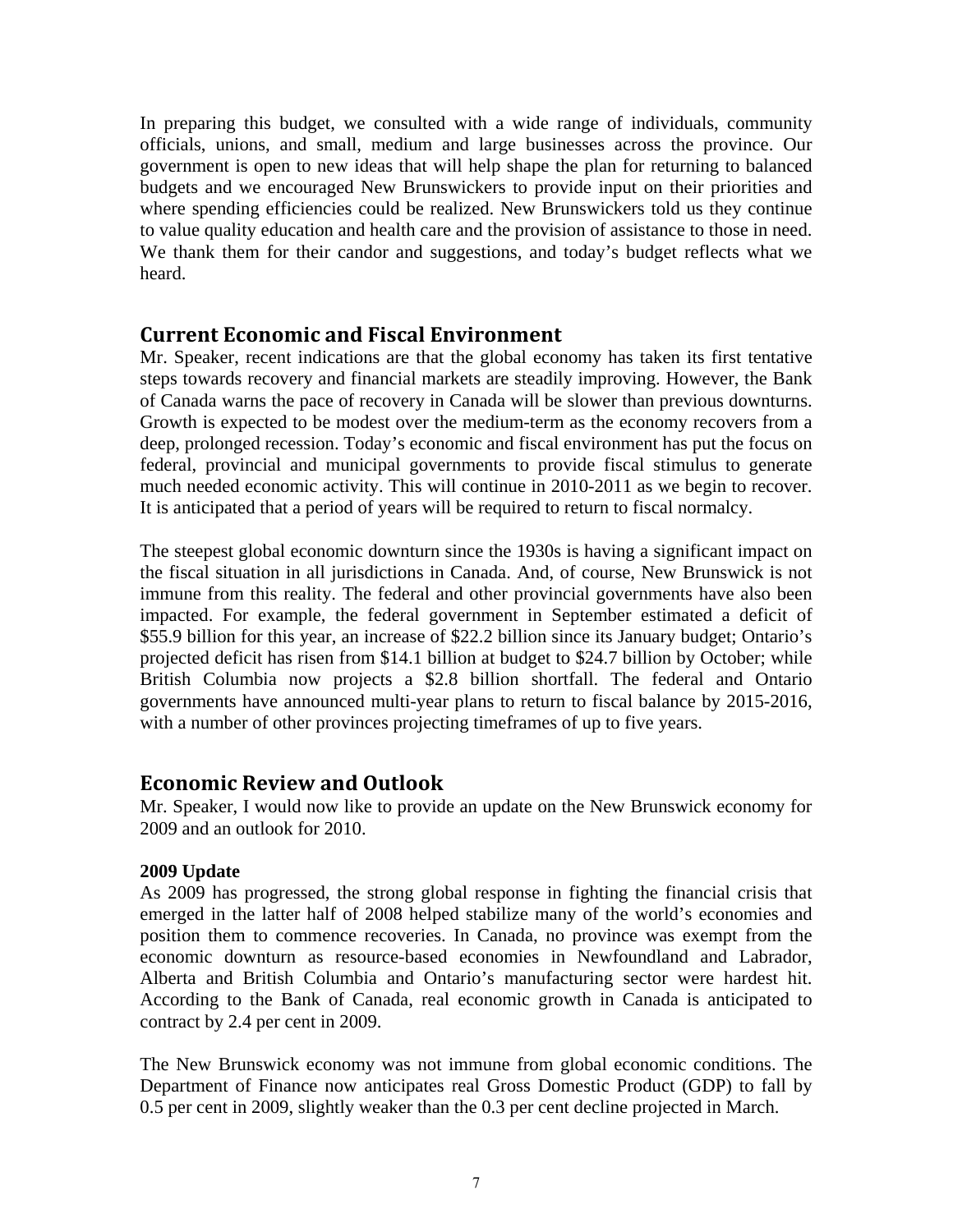The provincial labour market performed better than initially expected as New Brunswick was one of only three provinces to report employment increases in the first 10 months of the year. In September and October, the provincial unemployment rate fell below the national average for the first time on record. Average weekly earnings rose at a faster rate than Canada, while retail sales and new auto sales slumped, but not to the same degree as nationally. Consumer prices in the province declined slightly in the first three quarters of the year, impacted by lower prices for petroleum products. Investment in residential renovations has been strong, supported by federal tax incentives.

At the same time, the province's manufacturing and export sectors were negatively impacted by the weakness in the U.S. economy and lower world commodity prices for forest, energy and mining products.

Measures announced in the 2009-2010 Budget under the five-point plan to help the province's economy recover and prosper have served to lessen the negative impacts of the recession and stabilize employment across New Brunswick. The first year of our lower tax plan has provided businesses and individuals with additional savings to spend or invest, creating confidence in the economy's future, and the first year of our record two-year capital investment plan helped offset the drop in private sector capital investment due to the winding up of large investment projects such as the LNG terminal and pipeline.

## **2010 Outlook**

Mr. Speaker, it is anticipated that recovery will take hold in North American economies in 2010, but at a more gradual pace than previous recessions. According to the Bank of Canada, economic growth is projected to increase 3.0 per cent in Canada, fuelled by personal consumption and government stimulus programs, with growth in the U.S. projected to be more modest.

In this environment, the New Brunswick economy is expected to return to growth in 2010, albeit at a modest pace. The Department of Finance is forecasting real GDP growth of 1.7 per cent in 2010, up from the 0.5 per cent decline estimated for 2009. Private sector forecasters anticipate New Brunswick growth to average 2.1 per cent.

New Brunswick exporters should report a better performance in 2010 as the recovery will increase demand and prices for provincial forest, energy, mineral and manufactured products. However, export gains will be constrained by the strong Canadian dollar and the prolonged slump in the forest sector. Non-residential business investment, the engine of provincial economic growth in the last decade, will be led by the continuation of the \$1.7 billion potash mine expansion, the refurbishment of the Point Lepreau nuclear generating station and stimulus provided by the province's record capital investment plan. Employment gains are anticipated to be moderate following a steady performance in 2009, with little change expected in the provincial unemployment rate.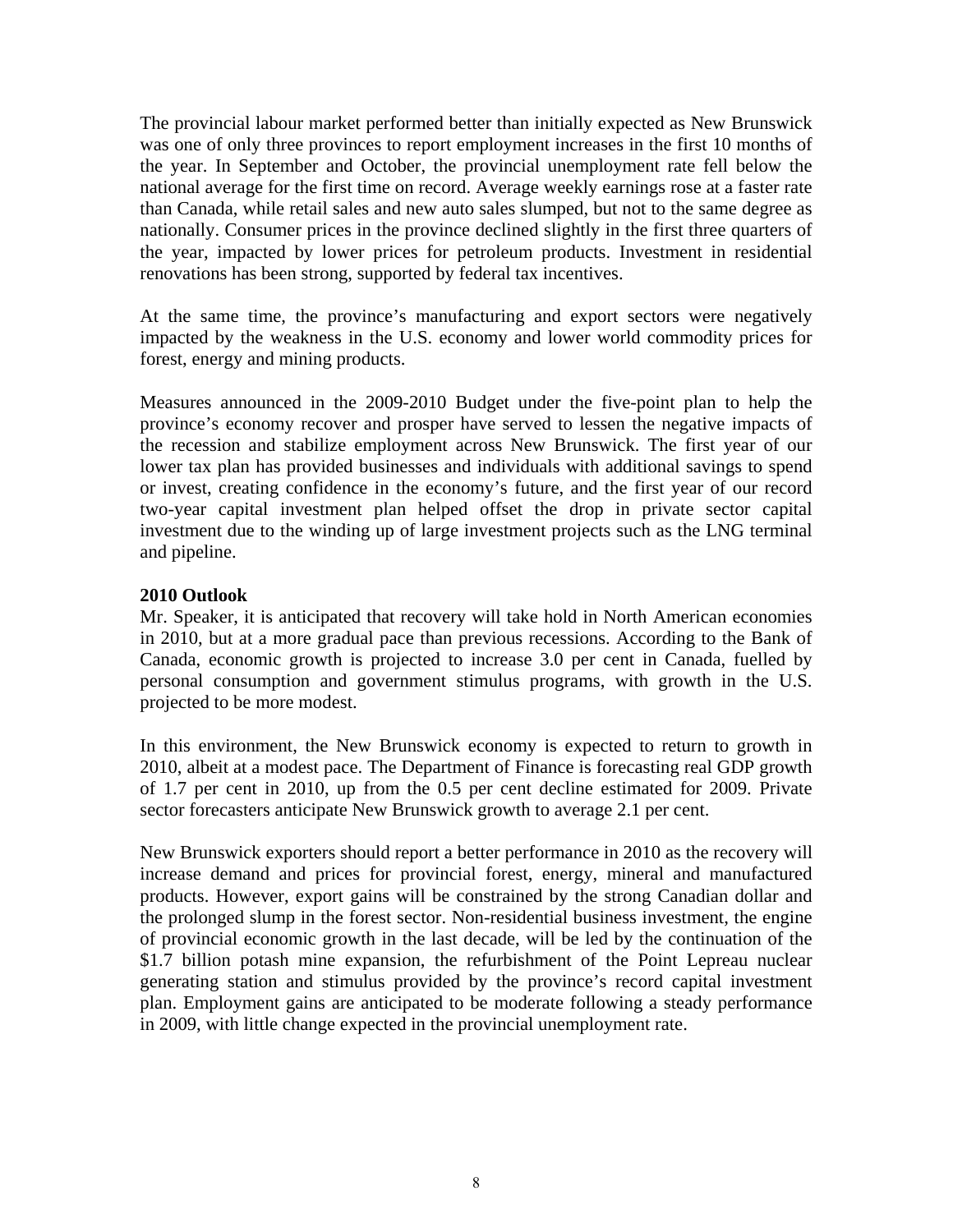To support the economy over the longer-term, the second stage of *The Plan for Lower Taxes in New Brunswick* comes into effect in 2010. Lower personal and corporate income taxes will help create a lower cost and more competitive environment for businesses operating in the province, as well as those considering relocation to the province. New Brunswick consumers are expected to be more active in 2010 with the stable labour situation and the lower tax plan putting even more savings back into their pockets. The second stage of personal income tax reductions goes into effect January 1, 2010 and the corporate income tax reductions will be effective July 1, 2010.

# **20092010 Fiscal Update**

Mr. Speaker, I would now like to update the House on the fiscal situation in the current year. At budget last March, the global economy was in deep recession and the fiscal outlook was decidedly bleak. In this environment, the government projected a deficit of \$740.9 million, including an extraordinary pension plan expense of an estimated \$300.0 million related to the global financial market collapse.

Based on the most current information available, we now anticipate a deficit of \$753.7 million, or \$12.8 million above budget for the current fiscal year. This modest increase in our deficit contrasts with significant increases in deficits in a number of other jurisdictions.

In our 2009-2010 Budget, we expected the economic downturn to lead to a modest decline in revenues from the previous year. Revenue projections included the initial year of *The Plan for Lower Taxes in New Brunswick* and the phase-out of the Large Corporation Capital Tax.

Our economic projections for 2009 remain largely on track and so do our revenues. Revenues are now estimated to have increased \$21.2 million since budget, to total \$7.119 billion. Personal income tax revenue is projected to be higher than budget due to an anticipated prior-year adjustment and stronger employment and income projections. New federal stimulus funding for such programs as infrastructure investment, social development and labour market agreements has increased revenue, but has been offset by accompanying expenditures. These revenue increases offset downward pressures in other accounts.

Additional spending related to cost pressures in a number of departments along with federal stimulus funding, have been partially offset by lower pension expense. Total spending is now estimated at \$7.872 billion, an increase of \$34.0 million from budget.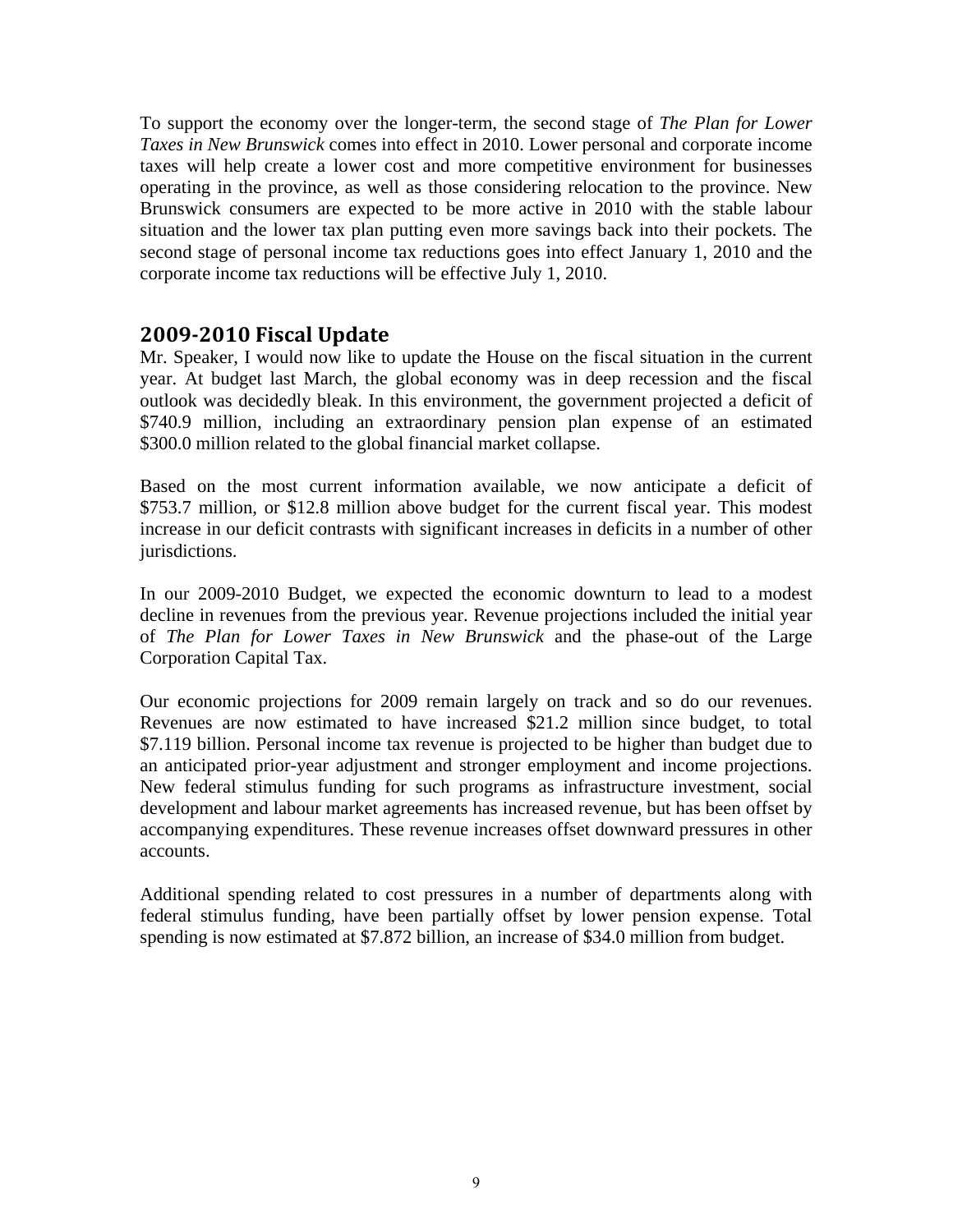Spending increases in 2009-2010 include:

- \$71.0 million in the Department of Health for costs relating to the physician contract settlement, the H1N1 influenza vaccine program and adjustments for emergency room doctors and pathologists;
- \$26.4 million in the Department of Social Development as a result of increased demand for long-term care and income security programs along with additional spending as a result of federal stimulus funding for housing programs;
- And \$21.7 million in the Department of Post-Secondary Education, Training and Labour resulting from additional federal funding under labour market agreements.

The extraordinary pension expense, now estimated at \$200.0 million, is lower than anticipated as financial markets have posted strong returns this fiscal year. In our March 2009 budget, the government indicated that over time, this situation would correct itself, and we are pleased with these latest developments. I must also reiterate to the New Brunswick public service that their employee pension plans are safe and well-managed and will be there when they retire.

Net debt is projected to increase \$966.4 million, slightly below the 2009-2010 Budget projection.

# **20102011 Fiscal Outlook**

Mr. Speaker, I would now like to turn to 2010-2011 and outline our plans for next year. While the economic outlook has improved in recent months, the recovery is expected to be slow and protracted. Growth in revenues will be hampered by only a modest upturn in the economy in 2010 and the completion of major private sector investment projects that have fuelled economic growth in recent years. Demand and costs for public services will continue to rise.

Revenues in 2010-2011 are estimated to increase 1.8 per cent from 2009-2010 revised estimates to \$7.247 billion. This is markedly below the rates of revenue increase reported in recent years. These estimates also reflect the second phase of our lower tax plan.

At the same time, spending pressures from delivering important social programs continue to increase. Spending restraint undertaken by this government, along with an improvement in pension expense, will slow the rate of increase to 1.6 per cent, with total spending of \$7.996 billion.

In total, the province is projecting a deficit of \$748.8 million. With additional capital investment related to the New Brunswick and federal government stimulus packages, net debt is anticipated to increase by \$1.21 billion.

Mr. Speaker, as noted in the 2009-2010 Budget, the global economic downturn will result in the government not being able to meet the objectives of the *Fiscal Responsibility and Balanced Budget Act* for the current four-year fiscal period 2007-2008 to 2010-2011. The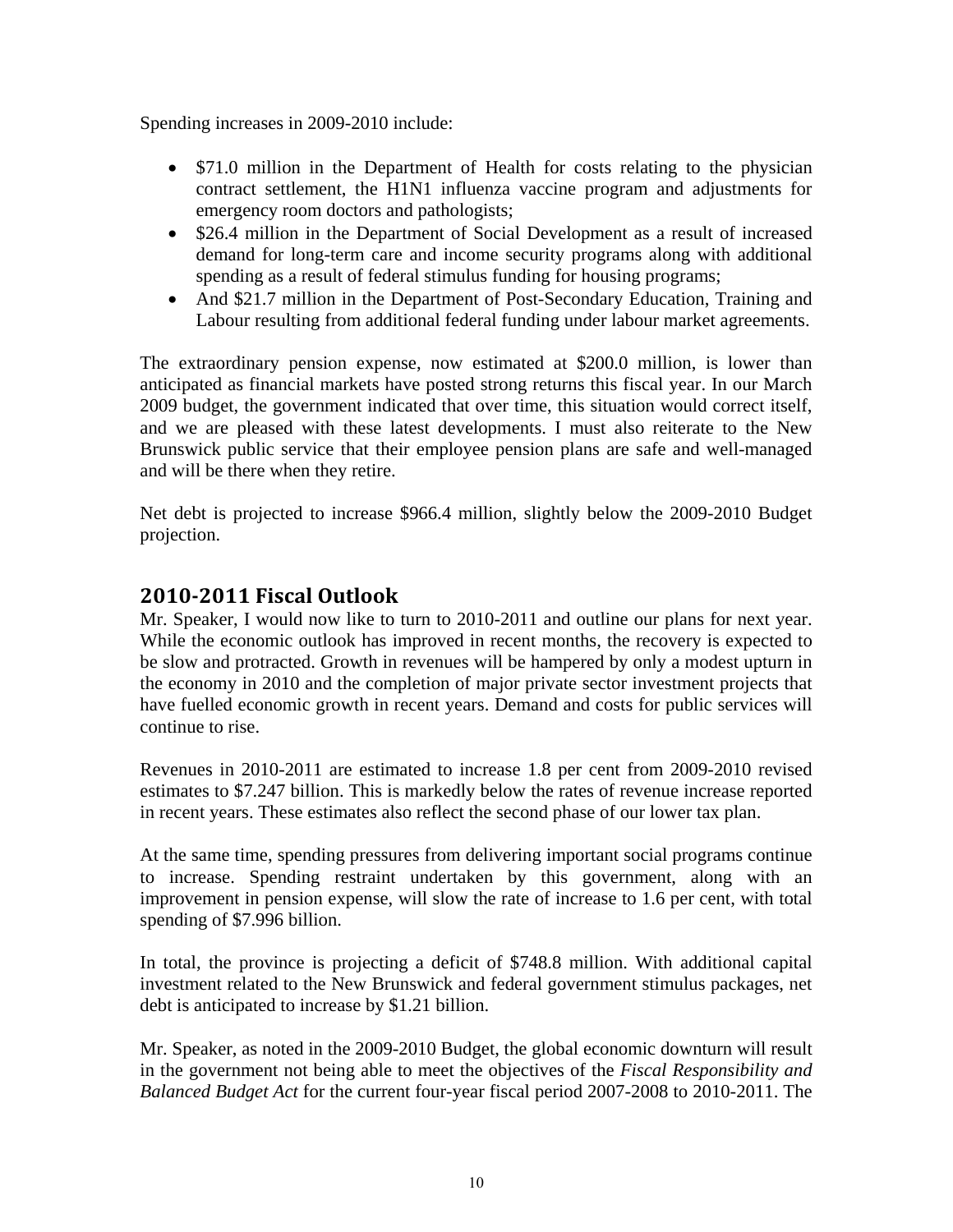government remains committed to the principles of balanced budgets and reducing the net debt-to-GDP ratio as set out in the Act.

The government will provide a further update of the current fiscal year on or before March 31, 2010. An update of the 2010-2011 Budget will be provided as warranted.

# **20102011 Capital Budget**

Mr. Speaker, this government has always recognized the importance of investing in new and upgraded public infrastructure as a tool for stimulating, growing and diversifying our economy as we continue on the road to self-sufficiency. In December 2008, this government announced a record two-year \$1.2 billion capital spending plan as a major component of our plan for a stronger economy. The 2009-2010 capital estimates included \$661.4 million in strategic investments in transportation and post-secondary education, the K-12 school system, health care facilities and in municipal, tourism and environmental infrastructure. Today we are announcing an even more significant investment plan to continue to stimulate and grow the economy.

With today's budget, new strategic infrastructure investments have increased the twoyear plan to approach \$1.6 billion, with a record capital investment in 2010-2011 totaling \$896.1 million.

I would also like at this time to recognize the contributions to this record investment plan from the federal government's traditional cost-shared and stimulus funding programs. Investing wisely in strategic infrastructure will benefit all Canadians for the future, not only New Brunswickers.

# **Post-Secondary Education**

Last year's capital budget announced an historic investment in our post-secondary institutions. These investments will not only stimulate our economy today, but will ensure that New Brunswick has a skilled and educated workforce for tomorrow. This year, Mr. Speaker, we will implement the second half of our two-year investment in the community college system totaling \$121.6 million.

Our investments in 2010-2011 will include:

- \$30.7 million for NBCC Saint John, including \$19.0 million for the Centre of Excellence for Energy and Construction on the Grandview Avenue campus and \$11.7 million for the Saint John Allied Health facility co-located on the UNBSJ campus;
- \$22.0 million to complete the work on a new campus at CCNB Edmundston;
- \$11.0 million to complete the major renovations at the NBCC Moncton campus;
- \$9.6 million for a new NBCC Fredericton campus;
- \$3.0 million to complete the new multi-trades shop at CCNB Bathurst;
- And \$2.0 million for various repairs and upgrades across the NBCC-CCNB network, including \$500,000 for the College of Craft and Design in Fredericton.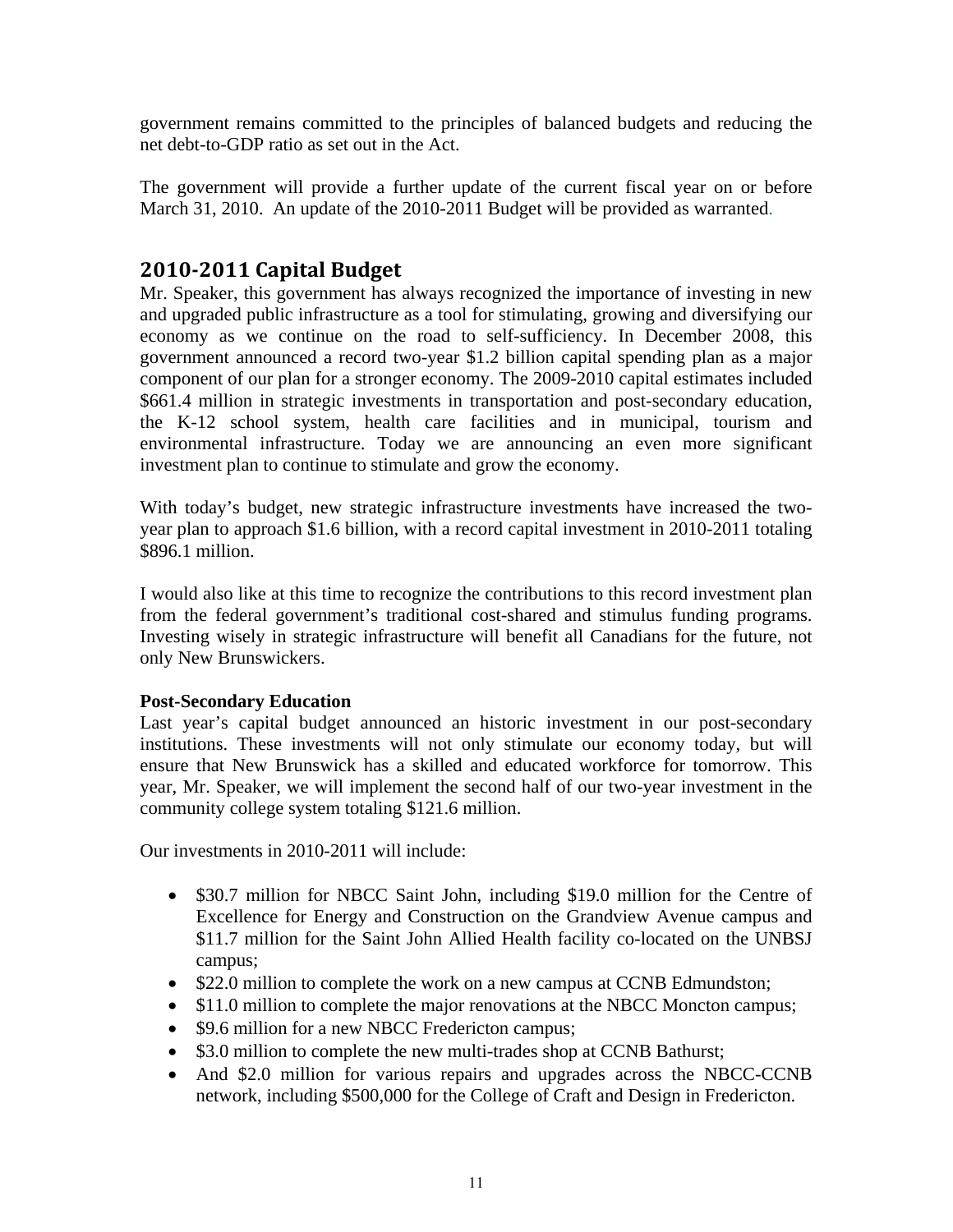Mr. Speaker, our investments in post-secondary education infrastructure will also benefit universities. We will invest an additional \$15.0 million towards infrastructure renewal and facility upgrades at our four public universities in 2010-2011, with another \$15.0 million to be provided in 2011-2012.

Including our investments in 2009-2010 of \$30.0 million under the University Deferred Maintenance Program and \$20.0 million under the University Infrastructure Trust Fund, this will bring our total investment in university infrastructure to \$80 million over three years.

# **K-12 Education**

Mr. Speaker, this capital budget also recognizes the need to invest in the infrastructure of our K-12 school system so that our teachers and students have the facilities and equipment that they need to succeed. In 2010-2011, we will invest \$95.7 million in our K-12 school infrastructure. This represents a 91 per cent increase over the 2009-2010 revised estimates and is the largest capital investment ever undertaken in our K-12 system.

These investments include:

- \$44.1 million for the new K-8 school in Moncton North and the new Eleanor Graham school in Rexton, both of which are being built under a public-private partnership model;
- \$28.7 million for capital construction projects across the province, including:
	- o \$7.0 million to continue the construction of a new, state-of-the-art K-8 school in eastern Restigouche County;
	- o \$5.2 million to complete the construction of the new Grade 6-12 Central New Brunswick Academy, as well as \$3.0 million to begin renovations to the Doaktown Consolidated school;
	- o \$1.8 million to continue the reorganization and upgrade of school facilities in the Grand Falls region;
- And \$22.9 million for capital improvements and equipment across the province.

In addition to these projects, in 2010-2011 we will proceed with the construction of three new K-5 schools and one K-8 school in high-growth areas of the province. These projects, which will be built and operated under a public-private partnership model, will be located in Riverview, Kennebecasis, Moncton and Fredericton. These projects will address aging infrastructure and capacity issues due to changing demographics.

# **Transportation**

Mr. Speaker, our 2010-2011 capital budget will once again contain major investments for our highway and bridge infrastructure in all regions of the province and see the continuation of our renowned Asset Management System. Investments in transportationrelated infrastructure will total \$423.4 million in 2010-2011, an increase of \$48.2 million from the 2009-2010 revised estimates.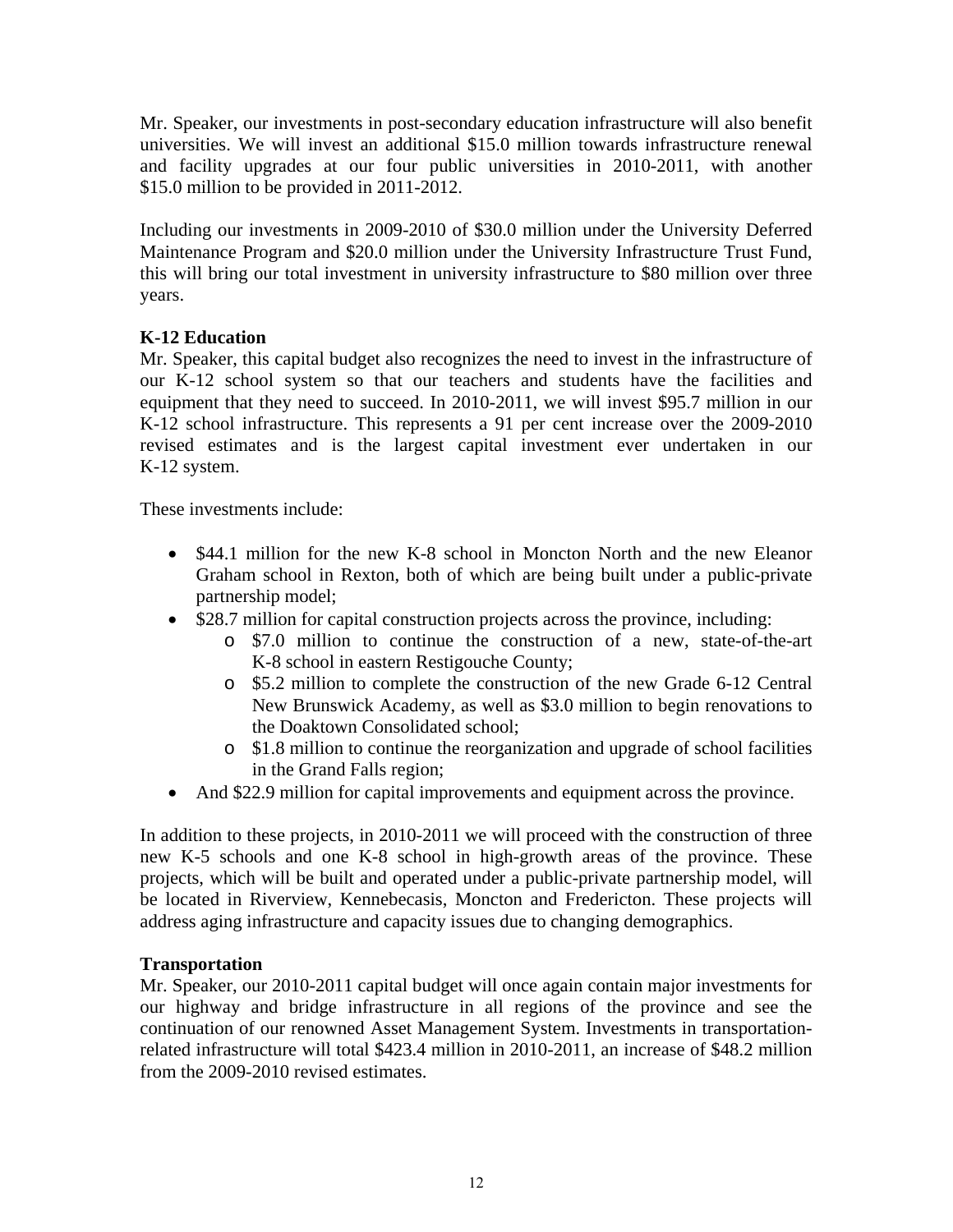These investments will include:

- \$276.7 million to build and upgrade our provincial network of highways, roads and bridges;
- \$97.6 million under the federal-provincial National Highway System program, which will include:
	- o \$24.2 million for the Route 7 Welsford Bypass;
	- o \$30.5 million for the Route 1 One Mile House Interchange;
	- o \$24.9 million for the Route 8 Nashwaak / Marysville Bypass;
	- o \$3.0 million for preconstruction activities related to the Route 1 Gateway Project that will result in the complete twinning of Route 1 from the U.S. border to River Glade;
- And \$49.1 million related to the Fundy Isles ferries, including a replacement vessel for the Grand Manan ferry.

# **Health Care**

Mr. Speaker, in order for our doctors, nurses and other health care professionals to continue providing quality care to New Brunswickers, we must continue to invest in our health care infrastructure. In 2010-2011, our government will invest \$79.3 million in health facilities and equipment.

Investments will include:

- \$64.9 million for various capital construction projects, including:
	- o \$20.0 million to continue work on the major expansion at the Dr. Georges L. Dumont Hospital in Moncton;
	- o \$12.8 million to complete the new Emergency Department at the Saint John Regional Hospital;
	- o \$3.5 million to improve laboratory medicine and medical imaging department services at the Grand Falls General Hospital;
	- o \$1.5 million to provide improved accommodations to the Intensive Care / Stepdown Unit at the Chaleur Regional Hospital;
- And \$10.0 million for major capital equipment and \$4.4 million to upgrade various health facilities around the province.

In addition to these projects, Mr. Speaker, in 2010-2011 the government will continue with the plan to construct a new psychiatric hospital in Campbellton through a publicprivate partnership.

# **Municipal Infrastructure**

Infrastructure renewal is not only important at the provincial level, but also at the municipal level. In 2010-2011, we will invest \$30.0 million under the Canada-New Brunswick Building Canada Fund – Communities Agreement. This cost-shared agreement will allow municipalities to make \$90.0 million in investments in green infrastructure, for such purposes as ensuring safe drinking water and improved waste water treatment facilities.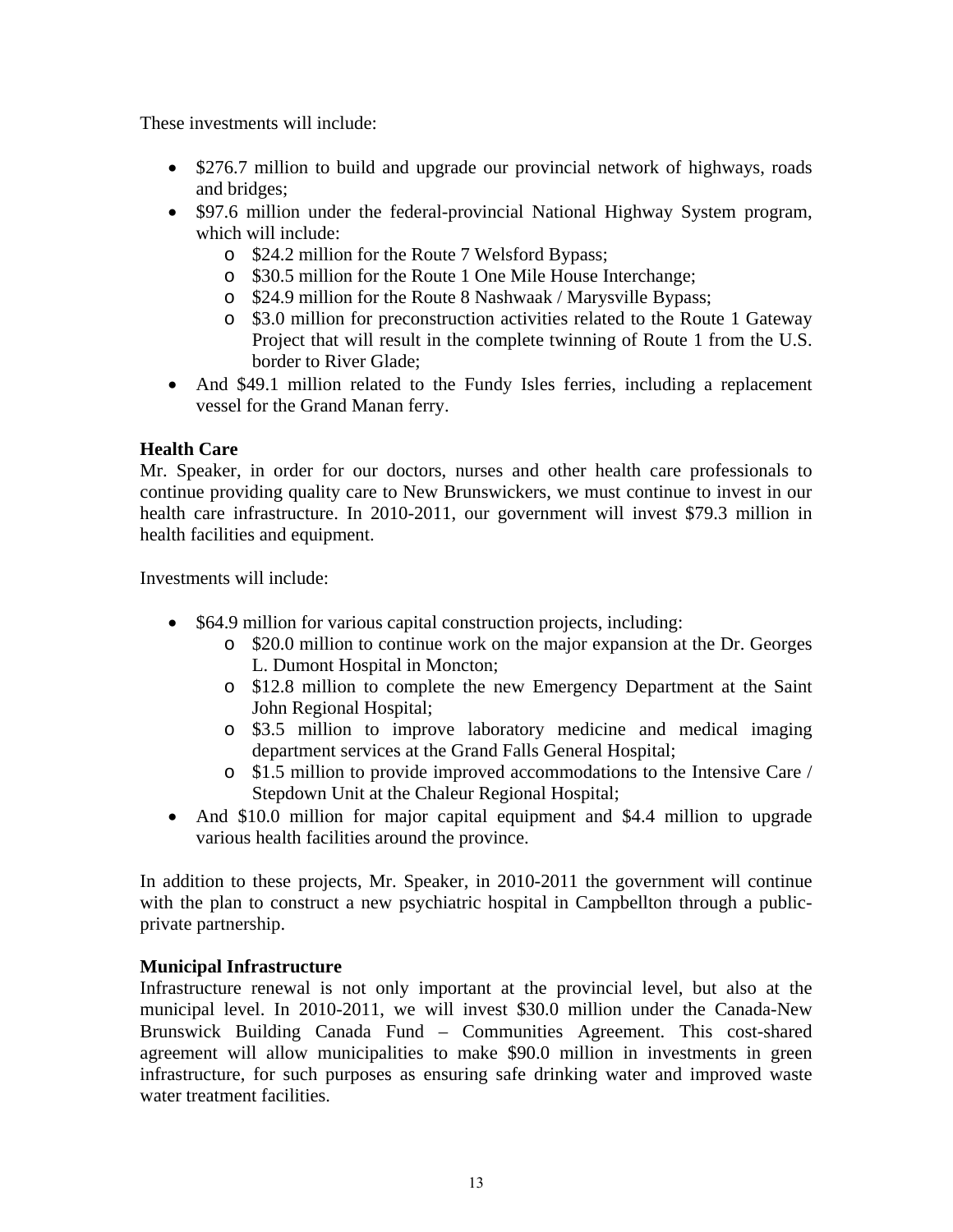A total of \$500,000 will be invested to assist Local Service Districts in the purchase of emergency equipment and the construction and maintenance of fire halls and other community facilities.

## **Environment**

Mr. Speaker, we stated in last year's capital budget that our government is fully committed to proceeding with two important environmental projects: the restoration of the Petitcodiac River and the removal of the Eel River Dam.

In 2010-2011, \$3.9 million will be invested in the Petitcodiac River restoration project bringing our total investment in this project to \$24.6 million as we prepare to reach an important milestone: the opening of the causeway gates in the spring of 2010. This investment will allow government and stakeholders to monitor the river, fish populations and the surrounding habitat, as the Petitcodiac's tidal flows are finally restored.

Work on the removal of the Eel River Dam outside of Dalhousie will continue in 2010- 2011. This project, which follows the recommendation of an Environmental Impact Assessment, will receive an investment of \$1.7 million in 2010-2011.

## **Technology**

Capital infrastructure is about more than just roads and buildings, Mr. Speaker. It also includes the technology and communications infrastructure that are used every day in the delivery of services to New Brunswickers.

In 2010-2011, the government will invest \$3.8 million in the move towards a mobile radio communication system across the province. This initiative, which is critical for the delivery of services such as ambulance, emergency 911, and police and fire, will result in enhanced functionality and coverage.

## **Justice, Safety and Security**

In last year's historic capital budget, our government committed to building new correctional facilities that would replace existing buildings and add much needed capacity.

Mr. Speaker, I am pleased to announce today that we will make investments of \$40.5 million in 2010-2011 to continue with the construction of new correctional facilities in Dalhousie and Shediac.

Also in 2010-2011, a new \$58.7 million justice complex in Moncton will be completed. This project was built through a public-private partnership and will consolidate all court activities into a single, state-of-the-art facility to the benefit of those working for the administration of justice and the general public.

The government will also be investing \$23.0 million in moving forward with the construction of the Saint John courthouse project.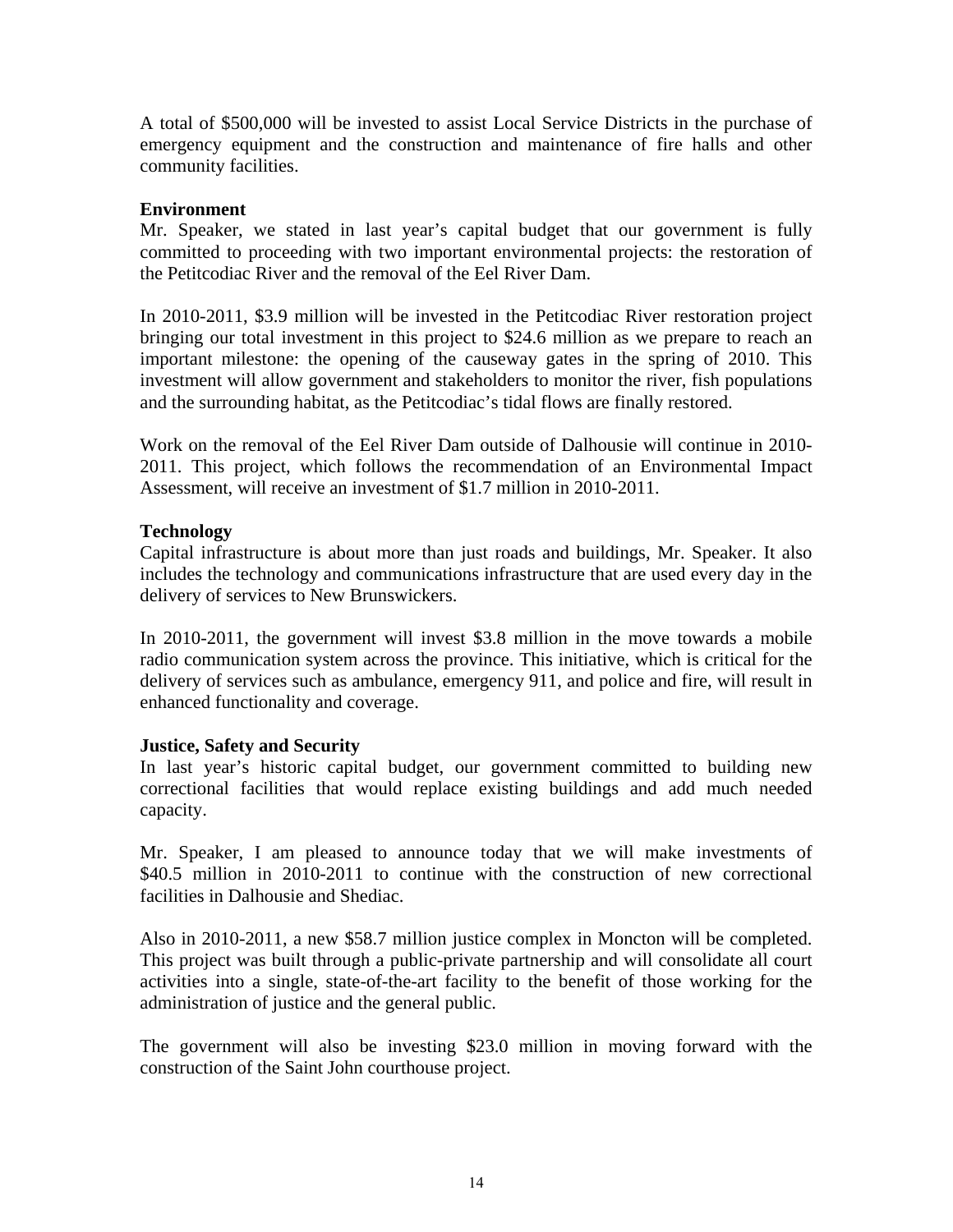Other strategic investments in public infrastructure that will be made in 2010-2011 include:

- \$10.6 million to upgrade public housing units across the province;
- \$1.9 million to continue the repairs to the Sentier NB Trail;
- And \$500,000 for various capital improvements to our tourism infrastructure.

Mr. Speaker, our record capital investment program of almost \$1.6 billion will help create much-needed jobs throughout the province as work on strategic infrastructure is stepped up, creating an estimated 6,000 person-years of employment in 2009-2010 and 9,000 in 2010-2011. These strategic investments will also provide stimulus to the economy at this crucial point in our recovery and provide New Brunswickers with new and upgraded public infrastructure for the future to put us further down the path to selfsufficiency.

# **Investing in Priorities Including Health, Education and Services to People**

Mr. Speaker, I would now like to describe in further detail our spending plan for 2010- 2011. The plan we are introducing today will continue funding for essential programs and services, including those instituted by this government since October 2006, and will also outline new and strategic investments in priority areas.

New Brunswickers, during our pre-budget consultations, told us that they support continued investments in the priority areas of health and senior care, education and assistance for those in need. However, in these difficult economic conditions, the government must balance this with the need to manage public sector spending. Today's budget accomplishes this delicate balance.

For 2010-2011, the ordinary account budget for the Department of Health will increase by \$82.8 million over revised 2009-2010 estimates, to a record \$2.46 billion. This includes increased funding levels for the New Brunswick Prescription Drug Program and Hospital Services. The government is also pleased to announce that the 2010-2011 Budget includes \$3.4 million to fund the drug Avastin for eligible patients with metastatic colorectal cancer. In addition to funding this drug, the government will introduce a province-wide colorectal-cancer screening program which is critical for the prevention and early detection of this disease.

This government is committed to creating the best education system in Canada. I am pleased to announce that the budget presented today will see new strategic investments that will enable the Department of Education to achieve this goal, to prepare our children well for the future, and to help ensure self-sufficiency for New Brunswick.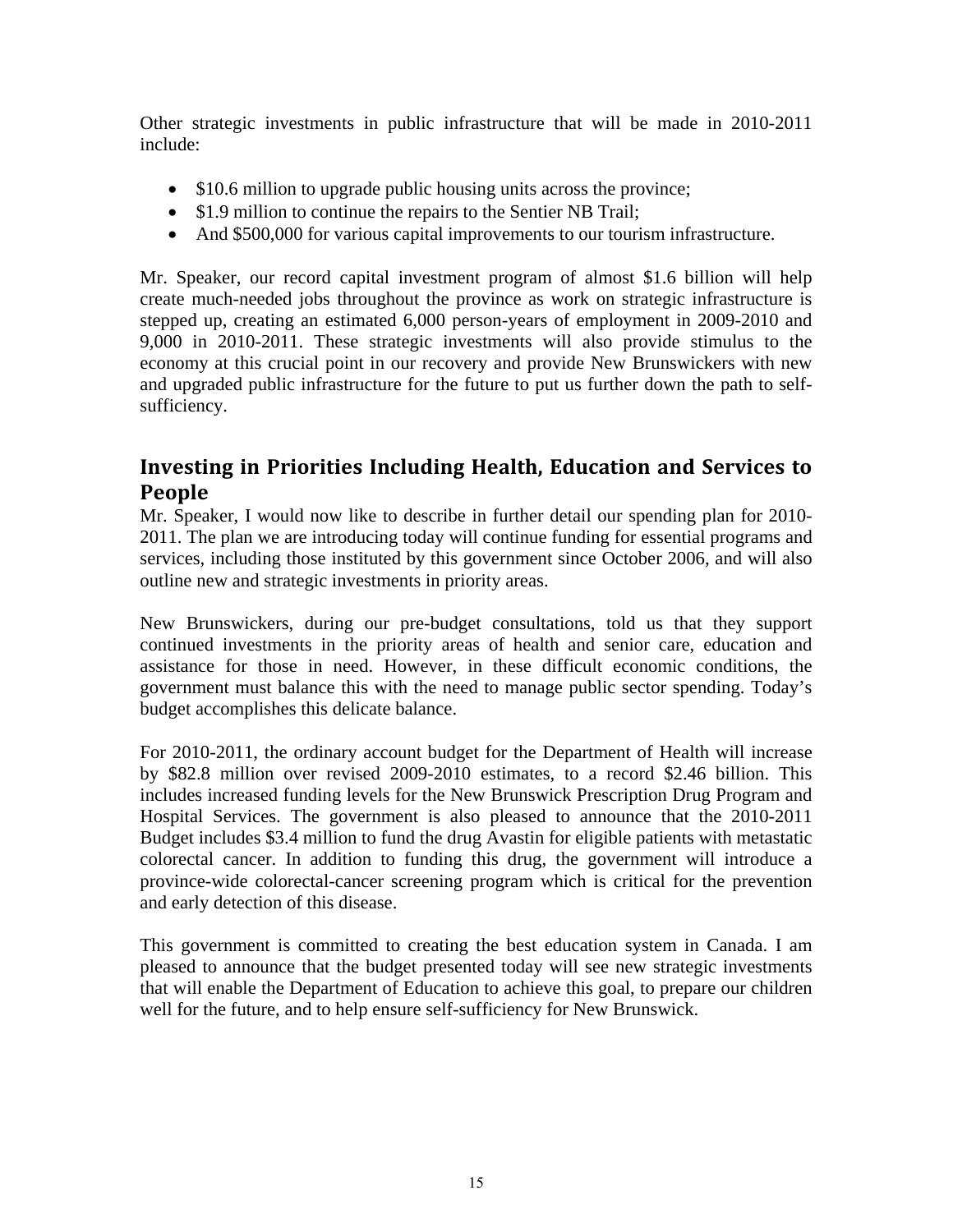The ordinary account budget for the Department of Education will reach a record high of just under \$1.0 billion in 2010-2011, continuing to provide funding for improved quality education services in our K-12 school system.

This budget gives the Department of Education new funding of \$5.7 million as follow-up to the report of the Commission on Francophone and Acadian Schools. It also gives the Department of Education new funding of \$3.4 million in order to fully implement the revised French second language program.

Mr. Speaker, post-secondary education is a critical priority of this government and a cornerstone of self-sufficiency. *The Action Plan to Transform Post-Secondary Education in New Brunswick* outlines our strategic direction to develop New Brunswick as a leader in post-secondary education. As part of this plan, we recognize that a post-secondary education must be affordable and top-quality if we are to attract students and prepare graduates for well-paying, sustainable jobs in a growing economy. The Department of Post-Secondary Education, Training and Labour's ordinary account budget will increase by \$10.2 million over revised 2009-2010 estimates to \$318.7 million.

Since taking office, this government has been concerned about the cost of university education and the resulting debt load that students carry. To help ensure that students will be able to access affordable, high quality post-secondary education in New Brunswick, university tuition costs in 2010-2011 will be frozen for the third consecutive year under this government. Through the Maritime Provinces Higher Education Commission, the province will provide the universities with \$6.1 million to fund the cost associated with the tuition freeze. In addition, we will increase the operating grant to universities by 3.0 per cent in 2010-2011.

Government also recognizes the important role that our community college system plays in developing our labour force. We are pleased to announce today that for the fifth consecutive year, community college tuition will be frozen.

Students make a huge investment in their post-secondary education: an investment that pays future dividends to the student, to the province, and to our goal of self-sufficiency. Our government has demonstrated it will do all it can to help.

Mr. Speaker, today's budget also contains an increase of \$35.0 million over 2009-2010 revised estimates for the Department of Social Development. This is a record investment of \$986.7 million in 2010-2011, with funding for improved quality services to the less fortunate and those most in need in our province.

Over the past 18 months, New Brunswickers from all walks of life have been engaged in an important dialogue on poverty issues in our province. They agreed that the responsibility for reducing poverty lies with each and every one of us. This was clearly evident in mid-November when representatives of community non-profit organizations, business, municipal and provincial governments, post-secondary institutions and low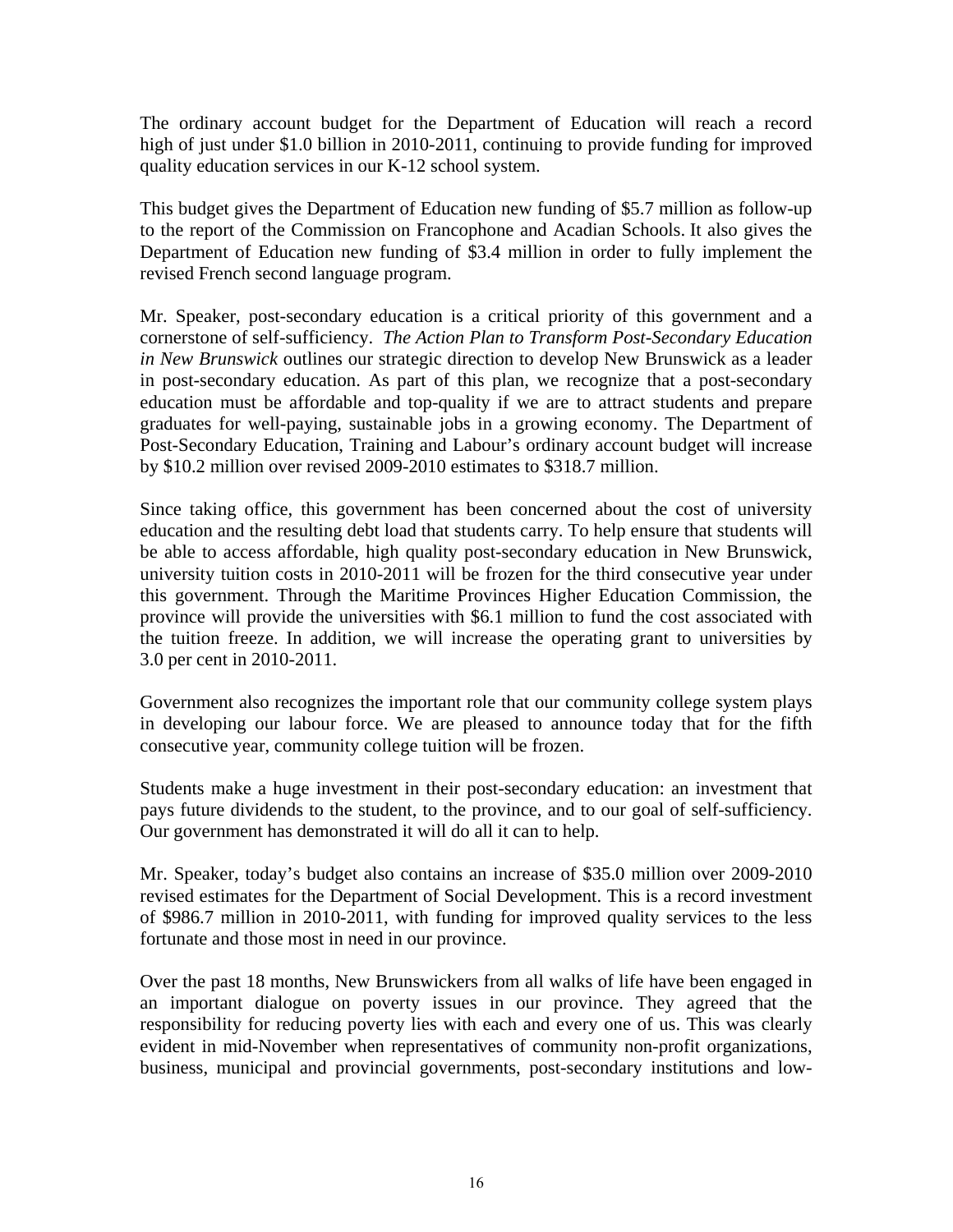income citizens came together to adopt the first ever poverty reduction plan for the province. All those at the table agreed to do their part to implement this plan.

For our part, this government has committed to a substantial investment in improving the lives of New Brunswickers in need. In total, over \$15.0 million will be invested in new poverty reduction initiatives in 2010-2011. In this first year of the plan, new investments will be made in early learning and child care, promoting community schools and affordable housing, and increasing access to post-secondary education.

The 2010-2011 Budget will also begin the reform of the social assistance program to make it the most progressive social assistance system in the country, with one of the first changes being an 80 per cent increase in social assistance rates for single employable clients. Additional dollars are being invested to implement significant changes to the Household Income Policy as it is applied to social assistance clients. This government has also committed to invest in the delivery of the poverty reduction plan at the community level, thereby building on the momentum already created by the adoption of this plan.

Mr. Speaker, under our strategy, *Be Independent. Longer*, our government made a commitment to improve the long-term care system for seniors. The province's nursing home infrastructure is aging right along with our population and strategic investments need to be made in our long-term care facilities.

Recognizing the significance of this situation, I am proud to inform the House that our government is preparing to launch the largest and most comprehensive plan ever undertaken for nursing home infrastructure in New Brunswick. This five-year plan will achieve record-setting investments of almost \$400.0 million to renew and revitalize the sector. Improvements to our nursing home infrastructure will help to ensure our most fragile seniors receive the quality care they need in modern, secure facilities. At the same time, our province will be better equipped to meet the changing and growing needs of New Brunswick's aging population. As work is undertaken through the capital renewal and replacement plan for nursing homes, many important construction jobs will be created in communities around the province. This plan will result in the replacement of a number of nursing homes and additions to some existing facilities, and will fulfill this government's commitment to add 700 new nursing home beds.

Mr. Speaker, our government will continue to foster economic growth in northern New Brunswick through the Northern New Brunswick Infrastructure Initiative and the Northern Economic Development Fund. These investments, which will total \$30.0 million in 2010-2011, will help provide the infrastructure and economic development tools that are essential as we continue to deal with the challenges of the economic downturn.

New Brunswick municipalities and rural communities are key to our social development, economic competitiveness and goal of self-sufficiency. This government recognizes the important role played by our cities, towns, villages, local service districts and rural communities in delivering programs and services. I am pleased that even though the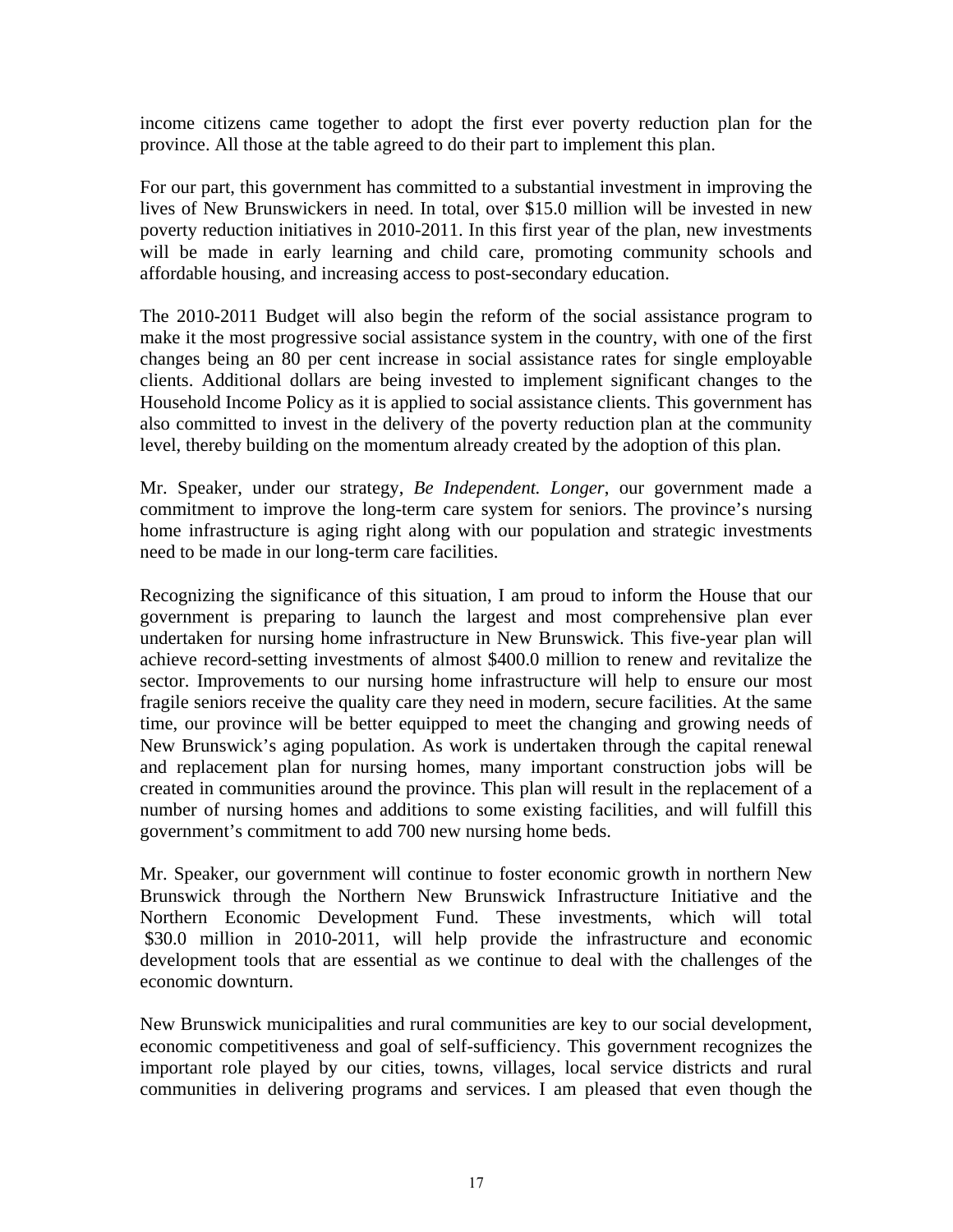province must practice restraint during the current economic circumstances, the unconditional grant for each municipality and rural community will be maintained at the same level as in 2009. We remain committed to working together with local governments in providing quality services to all New Brunswickers in these difficult economic times.

# **Delivering Lower Taxes for New Brunswickers**

Mr. Speaker, *The Plan for Lower Taxes in New Brunswick* is a vital part of the government's long-term economic development strategy and is designed to promote investment opportunities and grow the economy and create jobs. Once the largest onetime tax reduction package ever introduced in New Brunswick is fully implemented, the increased economic activity will grow our tax base and help move the province toward self-sufficiency. This plan has been nationally recognized for improving the simplicity and efficiency of the tax system and leading to increased competitiveness and prosperity.

The July 1, 2009 implementation of the first stage of our four-year lower tax plan put an estimated \$143.5 million back into the pockets of New Brunswickers and businesses to spend, invest or save. This has helped preserve and create jobs during challenging economic times. In fact, New Brunswick is one of the few jurisdictions experiencing relatively stable employment and income growth during the global recession.

The second stage of the plan will provide savings to individuals and businesses in the coming year totaling an estimated \$257.9 million, meaning that through the next fiscal year this plan will have returned over \$400.0 million to New Brunswickers. By 2012- 2013, annual savings are estimated to top \$380.0 million for that year and each and every year going forward. With today's budget, I am also tabling an update to the lower tax plan entitled *Delivering Lower Taxes for New Brunswickers*.

Mr. Speaker, I am proud that this government will meet its commitment of increasing the Low-Income Seniors' Benefit (LISB) to \$400 in 2010. By fulfilling this commitment the LISB has increased from \$100 to \$400 during this mandate.

*The Plan for Lower Taxes in New Brunswick* also introduced an accountability mechanism that will make both the provincial and municipal governments more accountable and transparent to taxpayers for property taxes. When assessment base growth exceeds the value of inflation and new construction, an adjustment factor will be used to calculate lower base tax rates for both provincial and municipal property tax rates. Should the province or a municipality require property tax rates above the calculated base tax rates, then any proposed tax increases must be put forward publicly and to a vote by municipal council or, in the case of the province, a vote in the Legislature.

This accountability mechanism will begin providing benefits to New Brunswickers with the 2010 property tax bills, where the base rates are adopted. For example, the adoption of the base tax rates by the province will result in provincial property tax savings of approximately \$12.0 million by taxpayers for the 2010 property tax bills, and this is over and above the other savings from the lower tax plan. Municipalities are encouraged to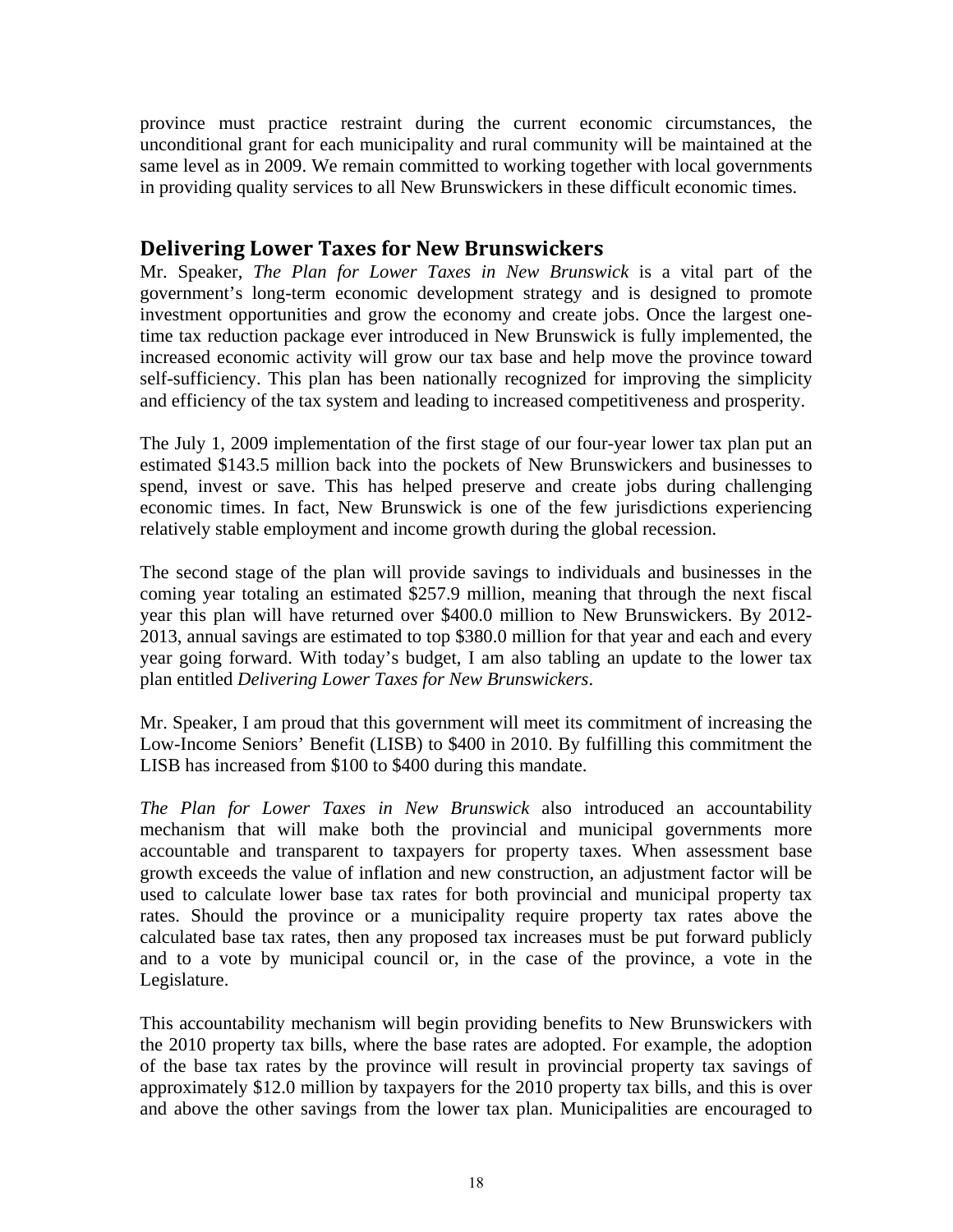follow the province's lead and where possible adopt the rates calculated by the accountability mechanism, meaning even greater savings for taxpayers.

Mr. Speaker, I am pleased to announce that the film tax credit will be extended by 10 years, until the end of 2019. Also, effective January 1, 2010, approved productions that take place more than 50 kilometres from our three largest cities will be eligible for an additional 10 per cent regional bonus. The film tax credit is 40 per cent of eligible salaries paid to New Brunswick residents and will be 50 per cent of eligible salaries qualifying for the regional bonus. Extending this tax credit for an additional 10 years will provide greater certainty for the industry that the tax credit will be in place. The regional bonus will provide incentives for film productions outside major centres. The province provides the film tax credit to encourage the training and hiring of New Brunswick film personnel.

# **Managing Government Expenditures**

Mr. Speaker, as we move forward we must continue to invest in priorities, while at the same time providing more efficient and effective public services. The health, safety and security of New Brunswickers will remain basic to our approach.

Cabinet committees have continued extensive expenditure program reviews to ensure programs are affordable and efficient and relevant in today's economy. These reviews have supported the government in making tough but necessary choices over the last two years to make certain the continuation of transforming the province and investing in selfsufficiency are done in a fiscally responsible fashion. For 2010-2011, a total of \$69.0 million in savings have been identified through this process and the second year of the wage restraint policy that was announced in the 2009-2010 Budget.

Mr. Speaker, during this session, the government will introduce legislation to create a new agency to provide internal common services that are essential to government functioning in the most effective manner possible. The agency is being established as part of *Our Action Plan to be Self-Sufficient in New Brunswick – Transforming Our Government* initiative, and will be responsible to improve internal government services in the areas of finance and administration, information management and technology, and human resources.

Additional details on the 2010-2011 spending plans by departments will be provided by my colleagues as their estimates are debated on the floor of this House in the coming months.

# **Plan to Return to Balanced Budgets**

Mr. Speaker, like all jurisdictions in Canada, we are facing a challenging financial situation. The economic recovery from the recession is expected to be gradual and will serve to limit revenue growth. When combined with continually increasing demands and costs for public services and stimulus spending required to spur the economy, this will lead to substantial deficits over the next several years.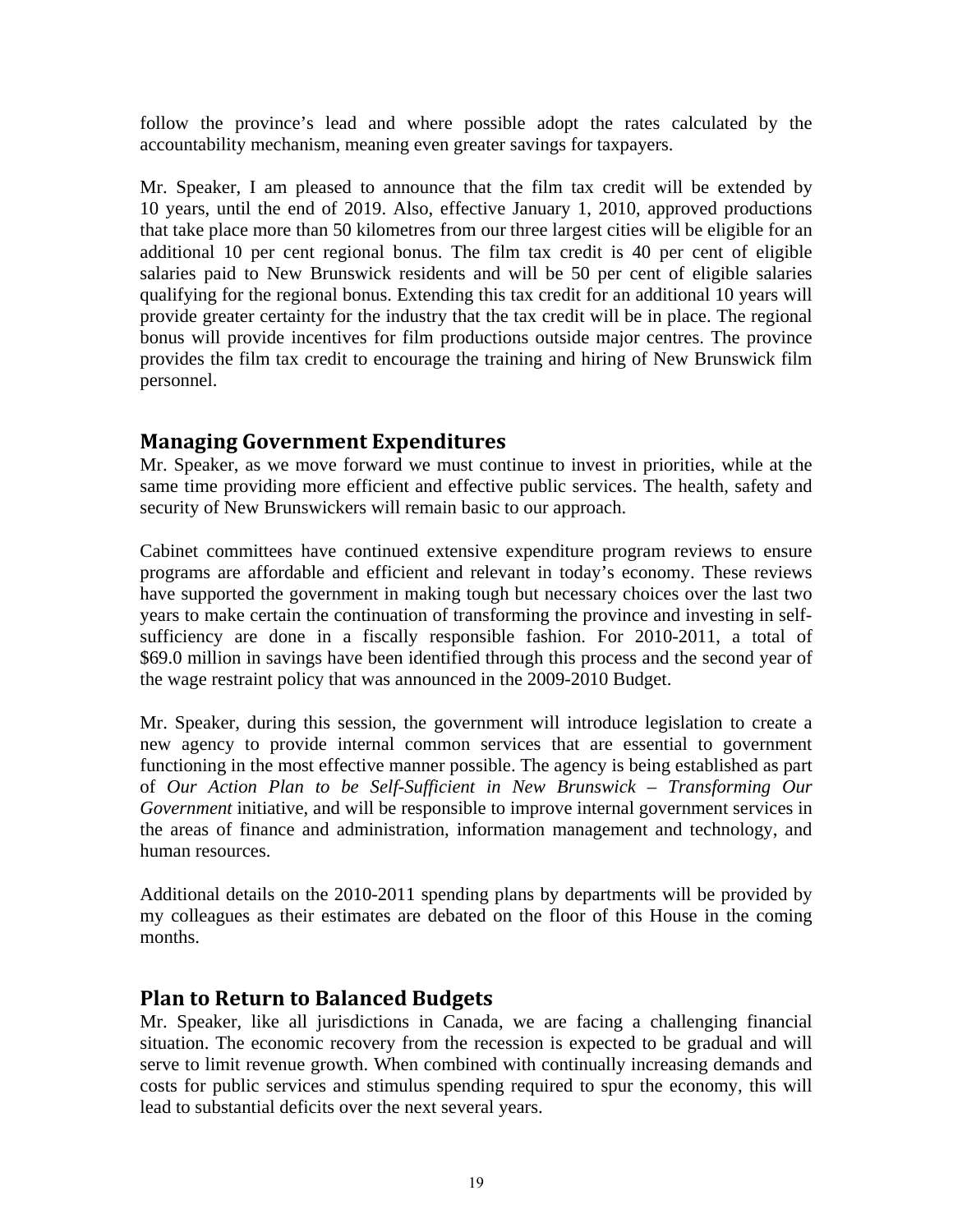When we tabled our plan to return to balanced budgets last March, the economic and fiscal outlook was different than today. The global recession was at its lowest point and no one could, with any certainty, predict the depth and severity of the downturn, let alone the strength or timing of the recovery. Today, most economic analysts, including the Bank of Canada, expect the Canadian recovery to be more gradual in scope compared to previous recoveries. What this means is a number of years of revenue growth at a much slower pace than the levels that have sustained public services in the past.

Based on current projections, provincial revenues over the medium-term are estimated to be considerably lower than in our original plan. Growth in the New Brunswick economy over the medium-term is projected to be more subdued largely due to the absence of major investment projects on the horizon, especially with the completion of the LNG terminal and pipeline in 2009 and the \$8.0 billion Eider Rock petroleum refinery project not proceeding at this time. As well, we are confronted with a more gradual recovery than previously anticipated. These factors impact on the province's tax revenue. Additionally, federal transfer growth will be hampered due to the expiry of stimulus funding and the effects of the recession, which is anticipated to have significant impacts on Equalization funding. As a result, revenue projections over the medium-term have been revised downwards.

On the expense side, additional spending in 2009-2010 affects the multi-year plan with increased costs for health and senior care services along with spending related to additional federal stimulus funding. Strategic investments in transportation, postsecondary education, nursing home infrastructure and our poverty reduction plan are included in this budget and spending projections going forward.

Mr. Speaker, this government had a difficult choice to make. We could have rigidly maintained our four-year plan to return to balanced budgets; however the recession has led to projections of considerably lower revenues than anticipated in March 2009 accompanied by increased costs for essential public services. Further restraint of \$513.0 million would be required in 2012-2013 to balance the budget. This amount is equivalent to the sum of the ordinary account budgets of the departments of Post-Secondary Education, Training and Labour, Transportation, and Agriculture and Aquaculture in 2010-2011. Alternatively, we could extend the plan by two years. This would still require ongoing, annual restraint but in a more sustainable manner. This is the course of action we have chosen.

Costs for delivering traditional front-line public services such as those for health care, senior care and support for lower income New Brunswickers will continue to grow and will require continued vigilance in other operations of government. Over the remainder of our plan, government will continue to develop measures to find additional savings and efficiencies in public service delivery. Meanwhile, should the economy perform better than anticipated and revenues grow faster than currently projected, the return to balanced budgets could be much sooner.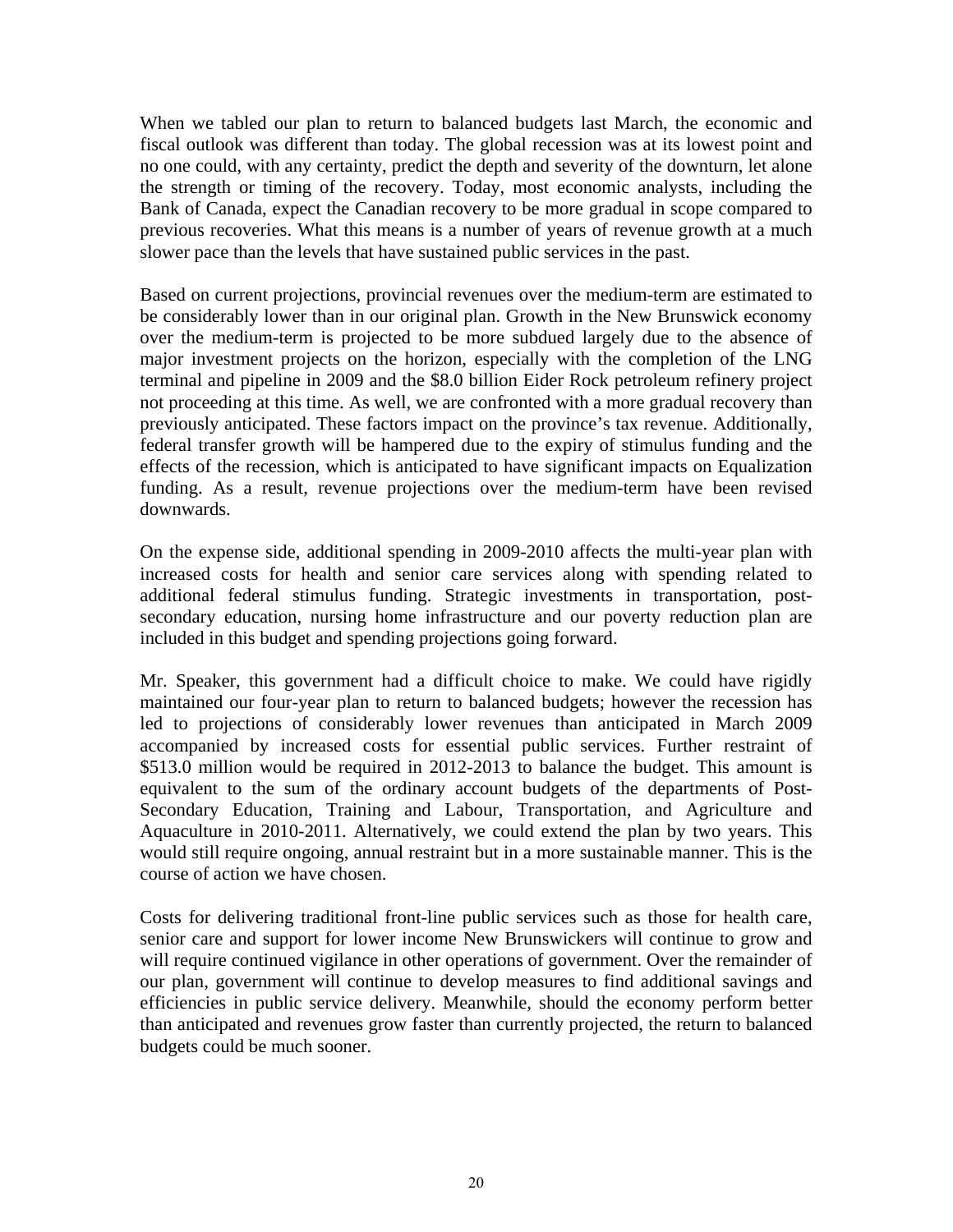Additionally Mr. Speaker, when we recently held pre-budget consultations, we heard loud and clear from New Brunswickers that they preferred extending the period over which the budget is balanced instead of significantly stronger restraint measures. This government has listened to New Brunswickers.

| <b>Plan to Return to Balanced Budgets</b><br>December 2009<br>2009-2010 to 2014-2015<br>(\$ millions) |                           |                            |                            |                            |                            |                            |
|-------------------------------------------------------------------------------------------------------|---------------------------|----------------------------|----------------------------|----------------------------|----------------------------|----------------------------|
|                                                                                                       | 2009-10<br><b>Revised</b> | 2010-11<br><b>Estimate</b> | 2011-12<br><b>Estimate</b> | 2012-13<br><b>Estimate</b> | 2013-14<br><b>Estimate</b> | 2014-15<br><b>Estimate</b> |
| <b>Revenue</b>                                                                                        | 7,119                     | 7,247                      | 7,251                      | 7,436                      | 7,771                      | 8,120                      |
| <b>Expense</b>                                                                                        | 7,872                     | 7,996                      | 7,932                      | 7,989                      | 8,033                      | 8,078                      |
| Surplus/<br>(Deficit)                                                                                 | (754)                     | (749)                      | (681)                      | (553)                      | (262)                      | 42                         |
| <b>Extraordinary</b><br><b>Pension</b><br><b>Expense</b>                                              | 200                       | 125                        | 75                         | 40                         | 20                         | $\overline{0}$             |
| Surplus/(Deficit)<br><b>Excluding</b><br><b>Extraordinary</b><br><b>Pension</b><br><b>Expense</b>     | (554)                     | (624)                      | (606)                      | (513)                      | (242)                      | 42                         |

Mr. Speaker, the fallout from the global economic slowdown and the government's fivepoint plan for a stronger economy will contribute to increases in the province's net debt over the next number of years. Our record capital investment plan will create jobs across the province and grow our economy but it comes with a cost. Our lower tax plan will not only help stimulate the economy but it is vital to our long-term competitiveness and selfsufficiency. However, the lower tax plan does affect our revenues. The government has also made the conscious decision to return to balanced budgets over a longer period, rather than commit to sweeping reductions to programs and services. Once the province returns to balanced budgets, it will focus on reducing the province's debt. The government believes that this plan is the responsible way to stimulate the New Brunswick economy and position it for a sustainable recovery.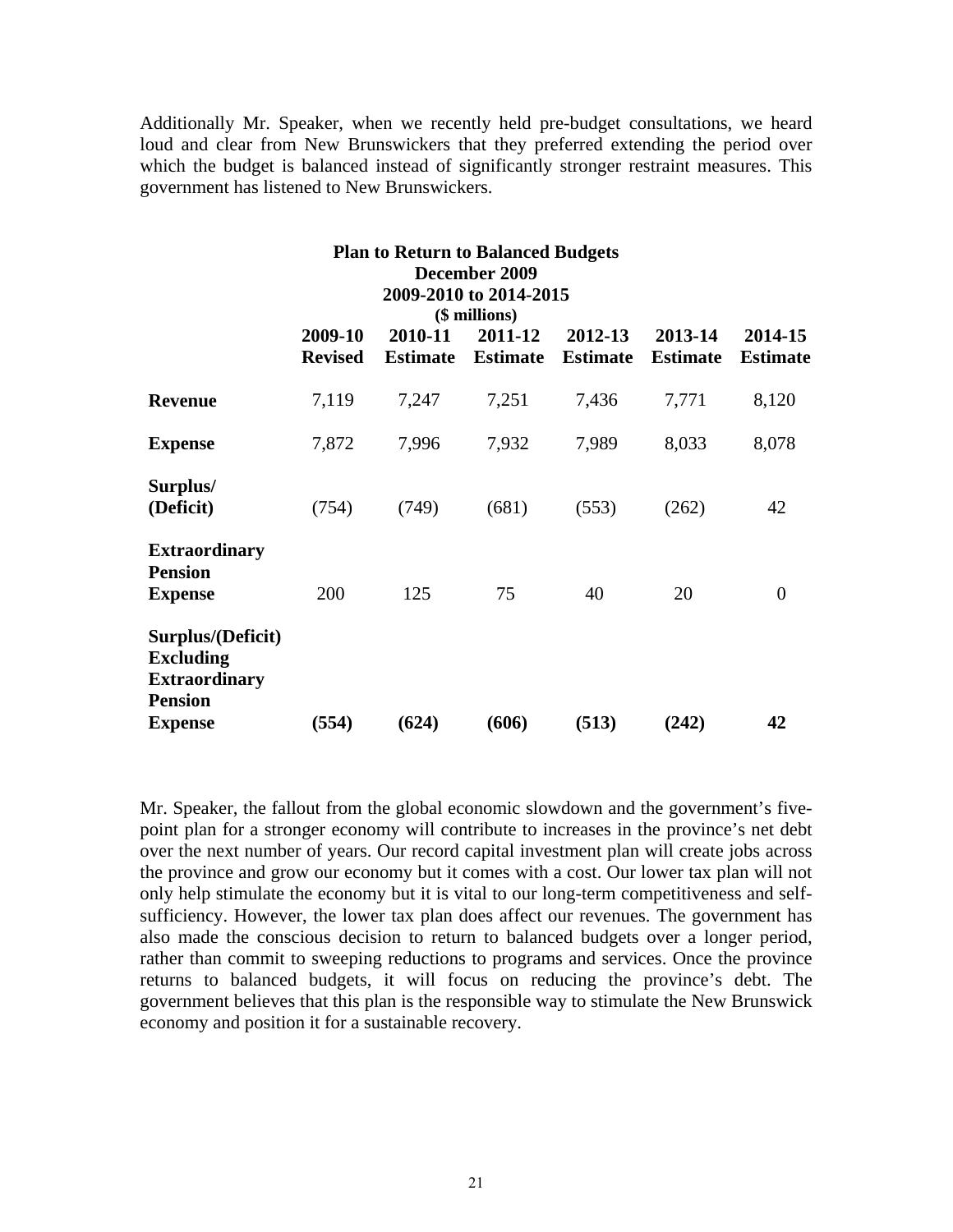# **Conclusion**

Mr. Speaker, today's budget is about leadership, making choices and maintaining our focus on *Creating Opportunities Today for Self-Sufficiency Tomorrow*. This requires making decisions that are necessary to provide the province with the opportunity to grow and prosper and New Brunswickers with the effective and affordable economic and social programs and services they deserve.

Today's budget moves us further down the path to self-sufficiency, building on the decisive actions taken in our five-point plan laid out in the budget of 2009-2010 to combat the global recession and create a growing, more long-term competitive New Brunswick. It details the second year of our record strategic infrastructure investment plan of almost \$1.6 billion to help the economy recover and grow. The second year of our lower tax plan results in \$257.9 million in savings in the pockets of New Brunswickers and businesses and moves the province towards self-sufficiency by promoting investment opportunities, economic growth and creating jobs. This budget contains record investments in health, education and social development. It introduces plans to reduce poverty and revitalize nursing home infrastructure. And, it updates our plan to return to balanced budgets.

Mr. Speaker, the government of New Brunswick alone cannot lead the province to a sustainable recovery. We continue to work together with our federal, provincial and municipal counterparts, with the higher education community, with business leaders and with all New Brunswickers to create a growing, vibrant economy. The recent economic malaise has shown that all levels of government must work together to ensure stimulus investments are targeted where they will do the most for the economy and provide the highest value in creating and maintaining jobs in the short, medium and long-term.

It is also important during this period of recovery, that governments do not improve their financial bottom lines by downloading their fiscal problems to successive levels of governments by cutting transfers or other traditional avenues of funding.

Mr. Speaker, this government has always demonstrated confidence in New Brunswickers and their abilities to work collectively in times of crisis. We have seen their innovative spirit and willingness to adapt to challenging times. Together, we have put the province on the path to a sustained economic recovery that will accelerate the transformation of New Brunswick towards self-sufficiency, improve our competitiveness and secure the economic prospects of New Brunswickers, both those who are now in this place and those who will be here in the years ahead.

Thank you, Mr. Speaker.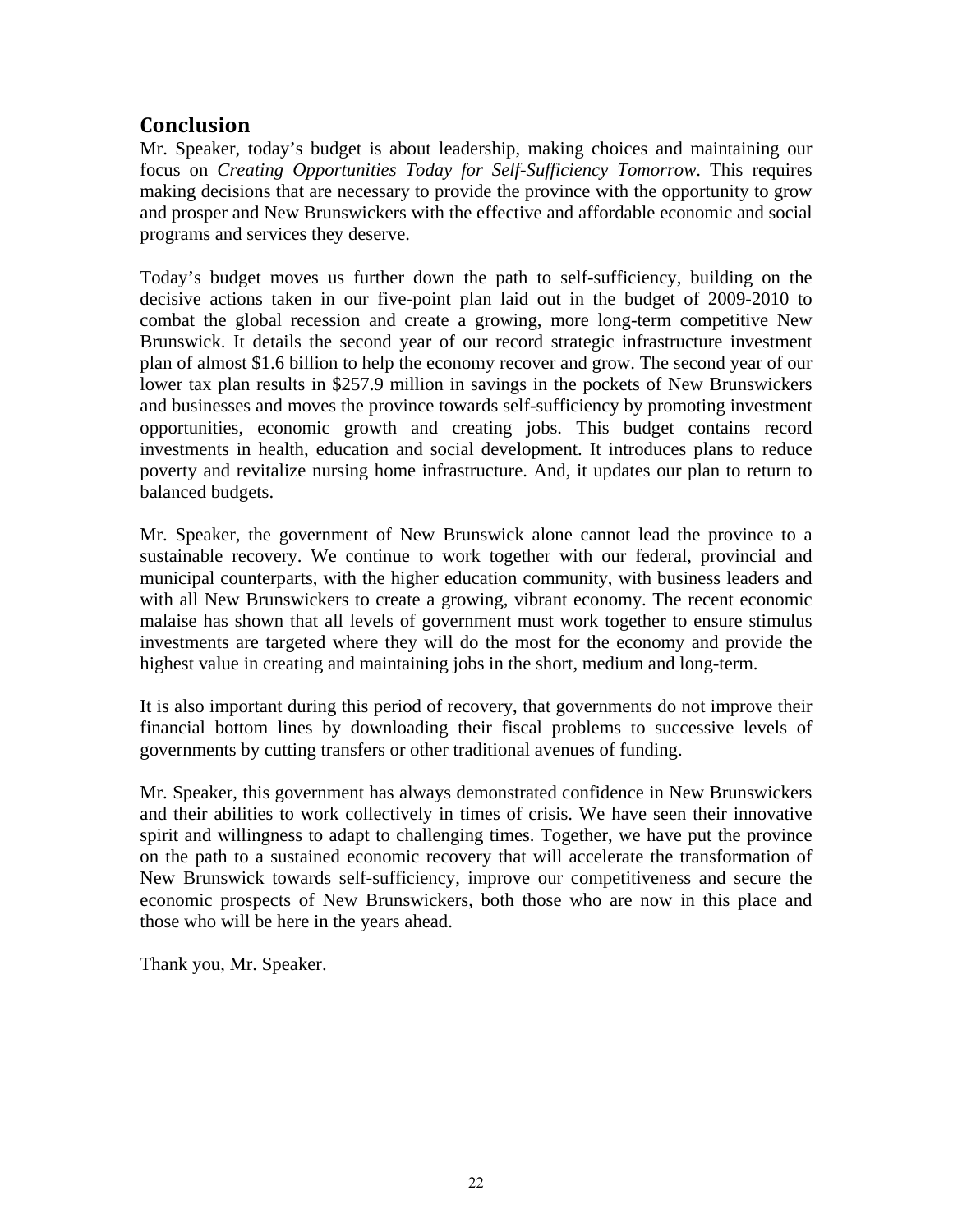### **APPENDIX: SUMMARY BUDGET INFORMATION**

#### **COMPARATIVE STATEMENT OF SURPLUS OR DEFICIT Thousands**

#### **\$**

|                      | <b>Year Ending March 31</b> |                        |                         |  |
|----------------------|-----------------------------|------------------------|-------------------------|--|
|                      | 2010<br><b>Estimate</b>     | 2010<br><b>Revised</b> | 2011<br><b>Estimate</b> |  |
| <b>Revenue</b>       |                             |                        |                         |  |
|                      | 6,612,293                   | 6,630,857              | 6,729,135               |  |
|                      | 215                         | 3.288                  | 215                     |  |
|                      | 60.047                      | 61.765                 | 56,873                  |  |
|                      | 160,127                     | 166,086                | 197,676                 |  |
|                      | 234,100                     | 223,900                | 229,300                 |  |
|                      | 30,553                      | 32,616                 | 34,229                  |  |
| <b>Total Revenue</b> | 7,097,335                   | 7,118,512              | 7,247,428               |  |
|                      |                             |                        |                         |  |
| <b>Expense</b>       |                             |                        |                         |  |
|                      | 7,219,773                   | 7,240,372              | 7,333,020               |  |
|                      | 123,894                     | 119,051                | 95,673                  |  |
|                      | 63,681                      | 65,619                 | 63,323                  |  |
|                      | 147,887                     | 158,145                | 197,473                 |  |
|                      | 282,979                     | 289,028                | 306,744                 |  |
| <b>Total Expense</b> | 7,838,214                   | 7,872,215              | 7,996,233               |  |
|                      |                             |                        |                         |  |
|                      |                             | (753,703)              | (748, 805)              |  |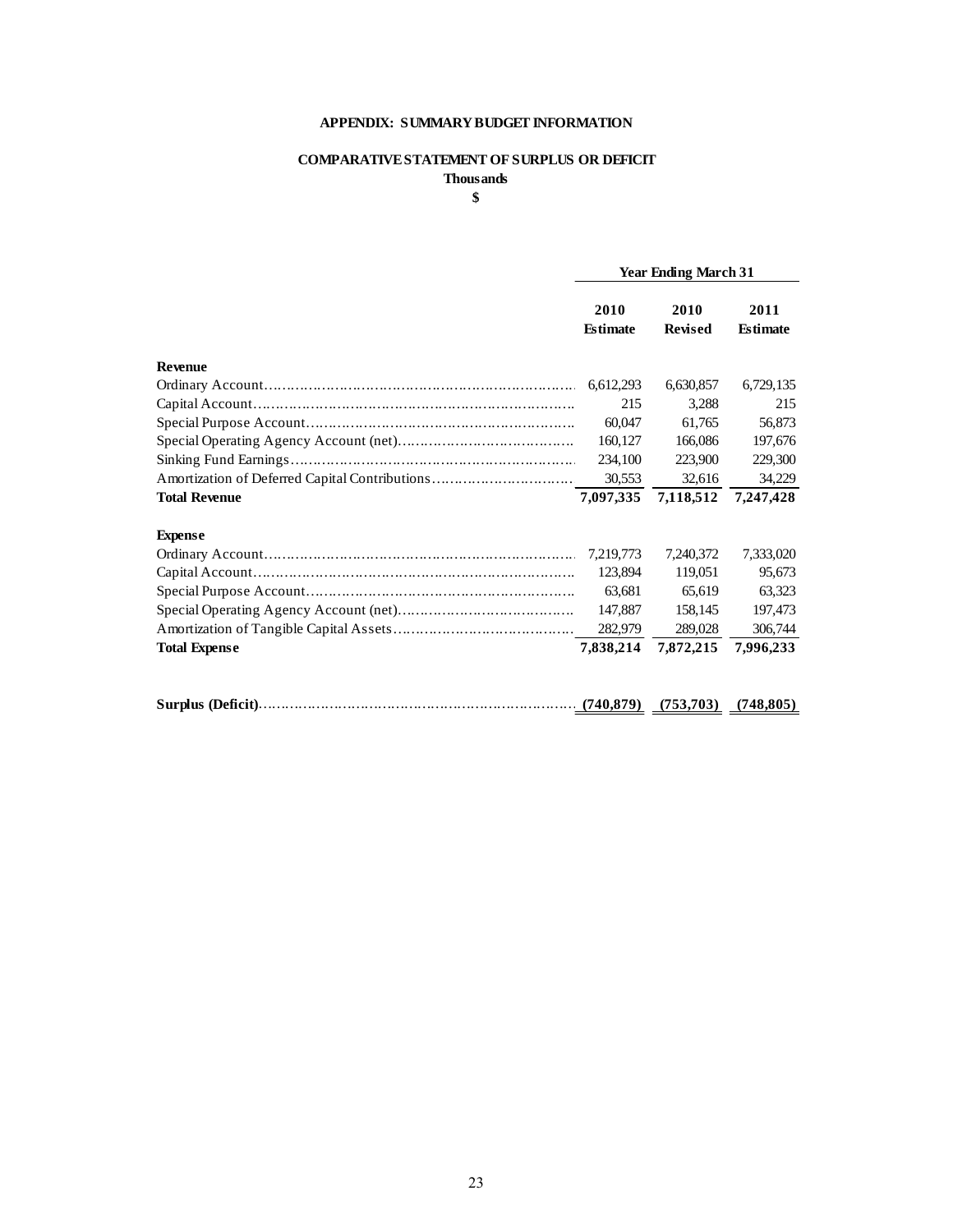## **COMPARATIVE STATEMENT OF CHANGE IN NET DEBT Thousands**

**\$**

| <b>Year Ending March 31</b> |                        |                         |  |
|-----------------------------|------------------------|-------------------------|--|
| 2010<br><b>Estimate</b>     | 2010<br><b>Revised</b> | 2011<br><b>Estimate</b> |  |
| (740, 879)                  | (753,703)              | (748, 805)              |  |
|                             | (551,895)              | (800, 382)              |  |
| 282,979                     | 289,028                | 306,744                 |  |
| 57,206                      | 82,812                 | 66,677                  |  |
| (30,553)                    | (32,616)               | (34,229)                |  |
|                             | (966, 374)             | (1,209,995)             |  |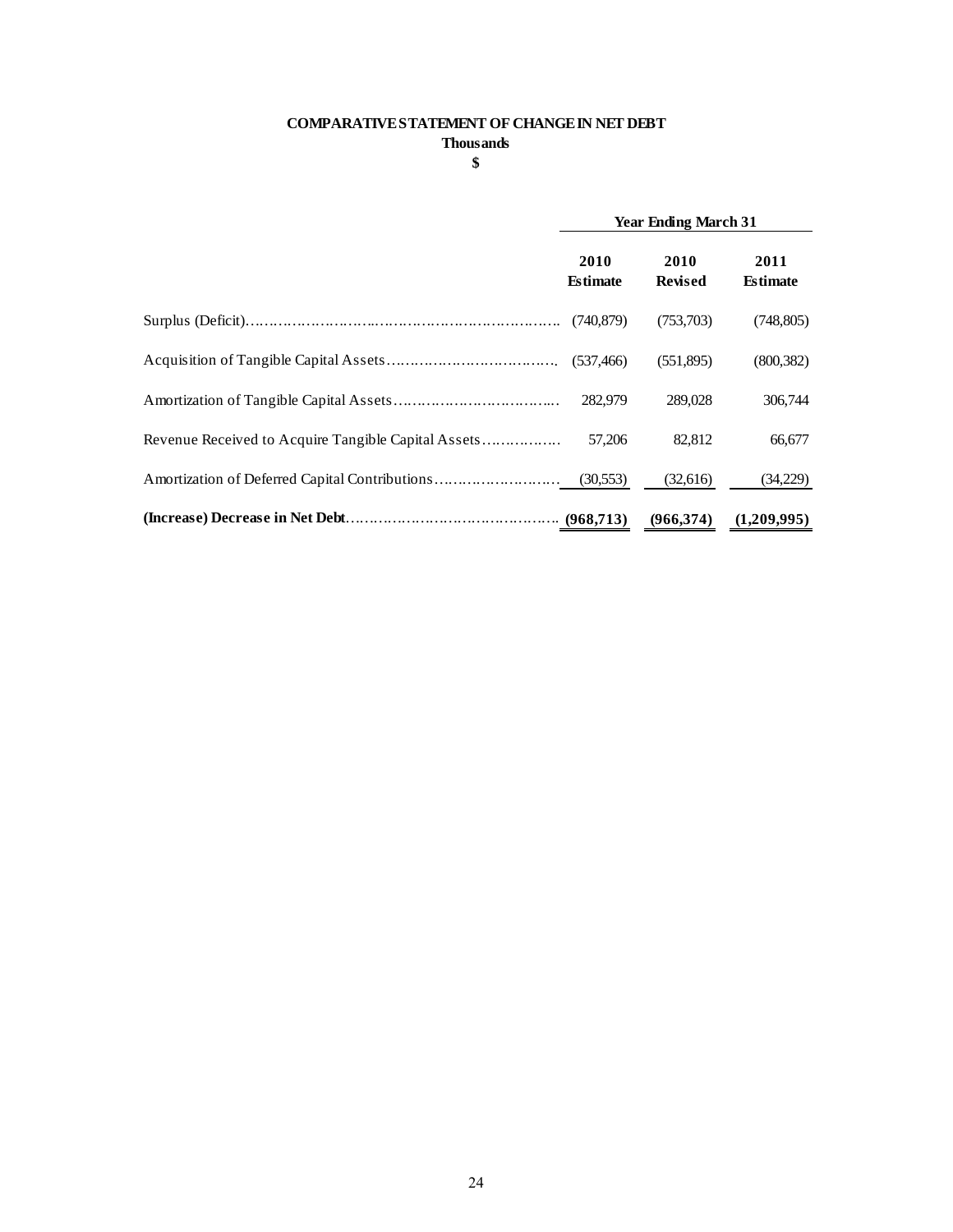#### **TOTAL REVENUE 2010-2011 Thousands \$**

| <b>DEPARTMENT</b>                                             | <b>ORDINARY</b><br><b>ACCOUNT</b> | <b>CAPITAL</b><br><b>ACCOUNT</b> | <b>SPECIAL</b><br><b>PURPOSE</b><br><u>ACCOUNT</u> | SPECIAL<br><b>OPERATING</b><br><b>AGENCY</b><br><b>ACCOUNT (NET)</b> | <b>TOTAL</b> |
|---------------------------------------------------------------|-----------------------------------|----------------------------------|----------------------------------------------------|----------------------------------------------------------------------|--------------|
| Agriculture and Aquaculture                                   | 7.249                             | $\theta$                         | $\Omega$                                           | $\Omega$                                                             | 7.249        |
| Business New Brunswick                                        | 9,891                             | 20                               | $\overline{0}$                                     | $\overline{0}$                                                       | 9.911        |
| Education                                                     | 31,840                            | $\Omega$                         | 20,552                                             | $\Omega$                                                             | 52,392       |
| Energy                                                        | 372                               | $\overline{0}$                   | $\overline{0}$                                     | $\theta$                                                             | 372          |
| Energy Efficiency and Conservation<br>Agency of New Brunswick | 829                               | $\overline{0}$                   | $\overline{0}$                                     | $\overline{0}$                                                       | 829          |
| Environment                                                   | 4,303                             | $\overline{0}$                   | 6,516                                              | $\overline{0}$                                                       | 10,819       |
| Finance                                                       | 5,789,708                         | $\theta$                         | 56                                                 | $\boldsymbol{0}$                                                     | 5,789,764    |
| <b>Fisheries</b>                                              | 1,780                             | $\overline{0}$                   | $\Omega$                                           | $\theta$                                                             | 1,780        |
| Health                                                        | 37,916                            | $\overline{0}$                   | 1,300                                              | 0                                                                    | 39,216       |
| Justice and Consumer Affairs                                  | 49,339                            | $\overline{0}$                   | 449                                                | $\mathbf{0}$                                                         | 49,788       |
| Legislative Assembly                                          | 490                               | $\Omega$                         | $\theta$                                           | $\mathbf{0}$                                                         | 490          |
| Local Government                                              | 134                               | $\theta$                         | $\theta$                                           | $\mathbf{0}$                                                         | 134          |
| <b>Natural Resources</b>                                      | 67,578                            | 40                               | 2,972                                              | 0                                                                    | 70,590       |
| Office of the Attorney General                                | 150                               | $\mathbf{0}$                     | 400                                                | $\overline{0}$                                                       | 550          |
| Office of the Comptroller                                     | 175                               | $\overline{0}$                   | $\theta$                                           | $\overline{0}$                                                       | 175          |
| Other Agencies                                                | 362,306                           | $\theta$                         | $\Omega$                                           | $\Omega$                                                             | 362,306      |
| Post-Secondary Education, Training<br>and Labour              | 162,587                           | $\overline{0}$                   | 2,603                                              | 30,423                                                               | 195,613      |
| Public Safety                                                 | 126,482                           | $\overline{0}$                   | 8,182                                              | 6,451                                                                | 141,115      |
| Regional Development Corporation                              | $\overline{0}$                    | $\theta$                         | $\overline{0}$                                     | 156,657                                                              | 156,657      |
| Social Development                                            | 66,983                            | 50                               | 10,626                                             | $\Omega$                                                             | 77,659       |
| Supply and Services                                           | 700                               | 5                                | 1,566                                              | $\Omega$                                                             | 2,271        |
| <b>Tourismand Parks</b>                                       | 3,086                             | $\overline{0}$                   | 199                                                | 3.545                                                                | 6,830        |
| Transportation                                                | 5,229                             | 100                              | $\boldsymbol{0}$                                   | 600                                                                  | 5,929        |
| Wellness, Culture and Sport                                   | 8                                 | $\boldsymbol{0}$                 | 1,452                                              | $\mathbf{0}$                                                         | 1,460        |
| Sub-total                                                     | 6,729,135                         | 215                              | 56,873                                             | 197,676                                                              | 6,983,899    |
| Sinking Fund Earnings                                         |                                   |                                  |                                                    |                                                                      | 229,300      |
| Amortization of Deferred Capital Contributions                |                                   |                                  |                                                    |                                                                      | 34,229       |
|                                                               |                                   |                                  |                                                    |                                                                      |              |
| <b>TOTAL REVENUE</b>                                          |                                   |                                  |                                                    |                                                                      | 7.247.428    |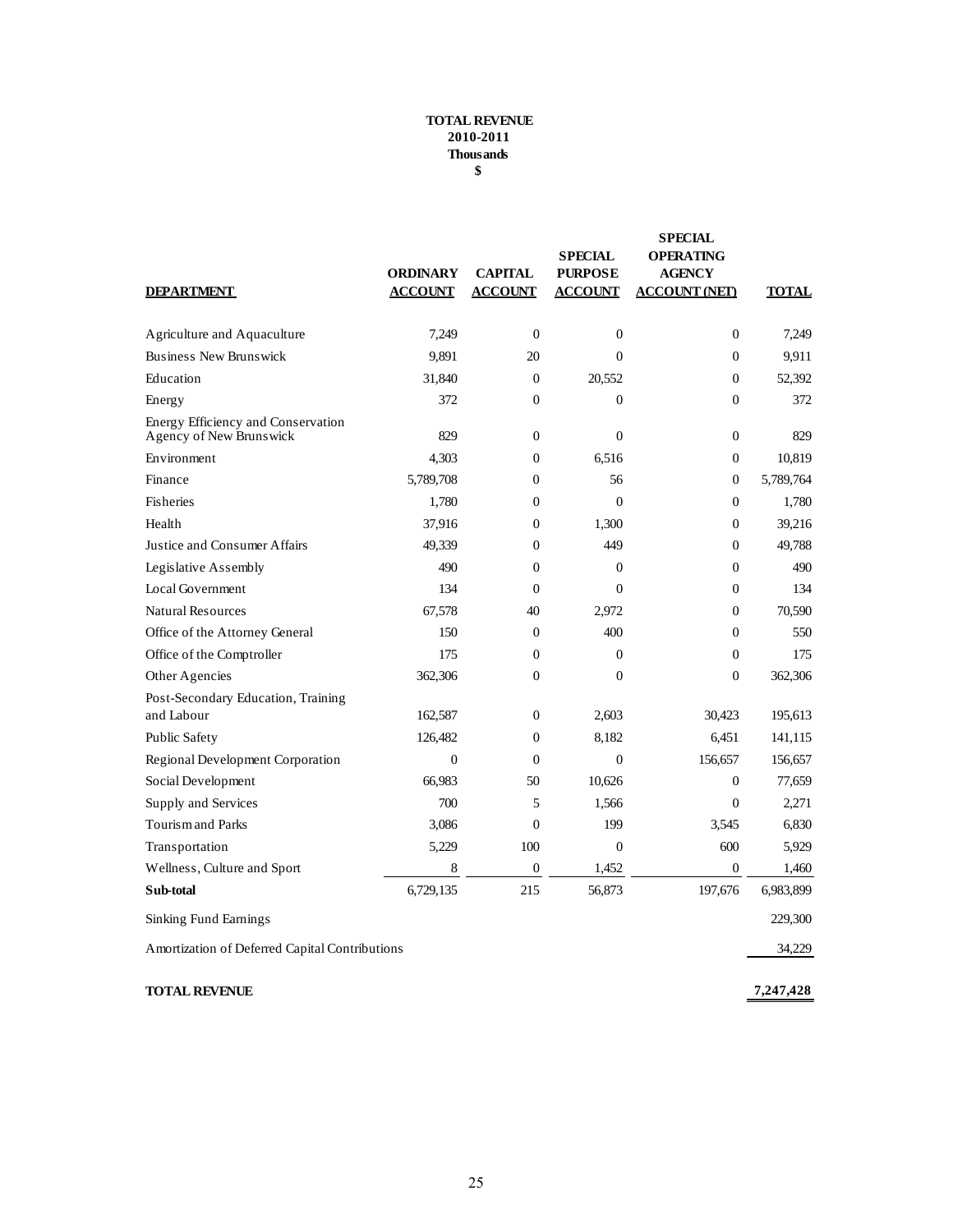#### **COMPARATIVE STATEMENT OF ESTIMATED GROSS REVENUE BY SOURCE**

**Thousands**

**\$**

|                               |                         | <b>Year Ending March 31</b> |                         |
|-------------------------------|-------------------------|-----------------------------|-------------------------|
|                               | 2010<br><b>Estimate</b> | 2010<br><b>Revised</b>      | 2011<br><b>Estimate</b> |
| <b>Taxes</b>                  |                         |                             |                         |
|                               | 1,224,000               | 1,283,000                   | 1,187,000               |
|                               | 171,600                 | 181,200                     | 187,300                 |
|                               | 19,000                  | 10,000                      | 8,000                   |
|                               | 404,000                 | 404,000                     | 420,000                 |
|                               | 999,000                 | 955,000                     | 1,010,300               |
|                               | 199,000                 | 201,000                     | 201,000                 |
|                               | 90,000                  | 94,000                      | 94,000                  |
|                               | 65                      | 65                          | 65                      |
|                               |                         |                             |                         |
|                               | 41,492<br>6,800         | 41,492<br>6,800             | 41,888<br>7,000         |
|                               | $\Omega$                | 5.000                       | $\Omega$                |
|                               |                         |                             |                         |
|                               | 7,000                   | 6,000                       | 8,000                   |
|                               | 3,161,957               | 3,187,557                   | 3,164,553               |
|                               | 261,835                 | 256,810                     | 347,256                 |
|                               | 114,762                 | 114,952                     | 118,862                 |
|                               | 248,831                 | 237,466                     | 246,722                 |
|                               | 73,095                  | 50,095                      | 54,915                  |
|                               | 8.395                   | 8,668                       | 8.515                   |
|                               | 26,236                  | 28,887                      | 29,313                  |
|                               |                         | 3,884,435                   | 3,970,136               |
| Unconditional Grants - Canada |                         |                             |                         |
|                               | 1,689,000               | 1,689,000                   | 1,661,000               |
|                               | 557,000                 | 554,800                     | 589,600                 |
|                               | 242,100                 | 241,200                     | 246,800                 |
|                               | 5,575                   | 5,560                       | 5,535                   |
|                               | 1,938                   | 1,938                       | 1,938                   |
|                               | 2,495,613               | 2,492,498                   | 2,504,873               |
|                               | 221,569                 | 253,924                     | 254,126                 |
|                               |                         | 2,746,422                   | 2,758,999               |
|                               |                         | 6,630,857                   | 6,729,135               |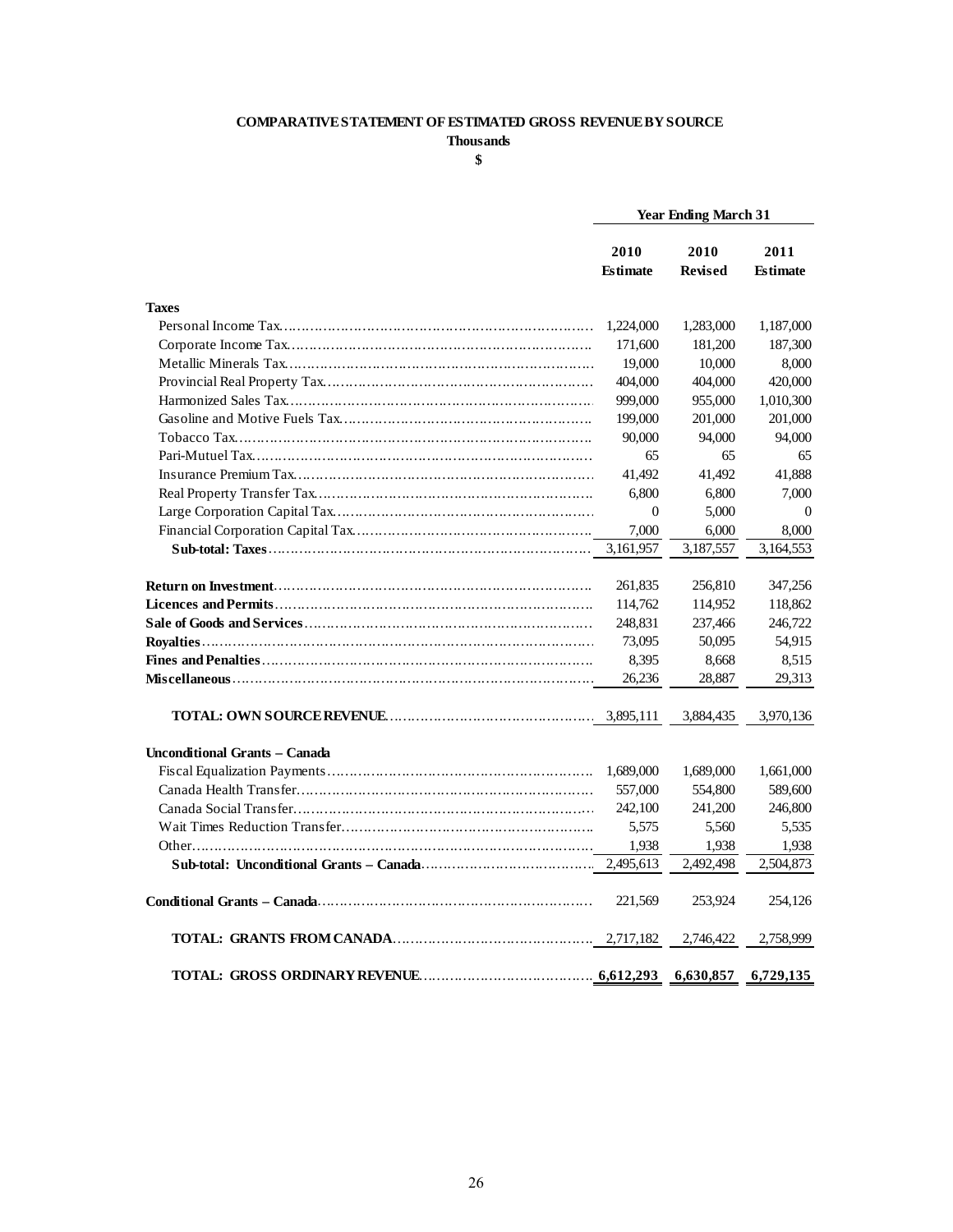#### **TOTAL EXPENSE 2010-2011 Thousands \$**

| <b>DEPARTMENT</b>                                             | ORDINARY<br><b>ACCOUNT</b> | <b>CAPITAL</b><br><b>ACCOUNT</b> | <b>SPECIAL</b><br><b>PURPOSE</b><br><b>ACCOUNT</b> | <b>SPECIAL</b><br><b>OPERATING</b><br><b>AGENCY</b><br><b>ACCOUNT (NET)</b> | <b>TOTAL</b> |
|---------------------------------------------------------------|----------------------------|----------------------------------|----------------------------------------------------|-----------------------------------------------------------------------------|--------------|
| Agriculture and Aquaculture                                   | 36,151                     | 400                              | $\mathbf{0}$                                       | $\mathbf{0}$                                                                | 36,551       |
| Business New Brunswick                                        | 42,694                     | $\overline{0}$                   | $\Omega$                                           | $\theta$                                                                    | 42,694       |
| Education                                                     | 994,625                    | $\overline{0}$                   | 20,657                                             | $\theta$                                                                    | 1,015,282    |
| Energy                                                        | 3,087                      | 0                                | $\mathbf{0}$                                       | $\mathbf{0}$                                                                | 3,087        |
| Energy Efficiency and Conservation<br>Agency of New Brunswick | 17,655                     | $\overline{0}$                   | $\mathbf{0}$                                       | $\overline{0}$                                                              | 17,655       |
| Environment                                                   | 12,884                     | 0                                | 8,500                                              | $\mathbf{0}$                                                                | 21,384       |
| Executive Council Office                                      | 5,517                      | 0                                | $\mathbf{0}$                                       | $\theta$                                                                    | 5,517        |
| Finance                                                       | 12,375                     | 0                                | 56                                                 | $\theta$                                                                    | 12,431       |
| Fisheries                                                     | 4,728                      | 0                                | $\mathbf{0}$                                       | $\mathbf{0}$                                                                | 4,728        |
| General Government                                            | 680,072                    | 0                                | $\mathbf{0}$                                       | $\theta$                                                                    | 680,072      |
| Health                                                        | 2,456,493                  | 0                                | 1,400                                              | $\Omega$                                                                    | 2,457,893    |
| Intergovernmental Affairs                                     | 2,586                      | 0                                | $\Omega$                                           | $\mathbf{0}$                                                                | 2,586        |
| Justice and Consumer Affairs                                  | 39,606                     | $\overline{0}$                   | 449                                                | $\theta$                                                                    | 40,055       |
| Legislative Assembly                                          | 27,998                     | 0                                | 0                                                  | $\theta$                                                                    | 27,998       |
| Local Government                                              | 119,697                    | 160                              | $\mathbf{0}$                                       | $\mathbf{0}$                                                                | 119,857      |
| Maritime Provinces Higher Education<br>Commission             | 260,531                    | 15,000                           | $\mathbf{0}$                                       | $\overline{0}$                                                              | 275.531      |
| <b>Natural Resources</b>                                      | 87,150                     | 638                              | 3,040                                              | $\theta$                                                                    | 90,828       |
| Office of the Attorney General                                | 16,824                     | $\theta$                         | 180                                                | $\theta$                                                                    | 17,004       |
| Office of the Comptroller                                     | 4,346                      | 0                                | $\Omega$                                           | $\Omega$                                                                    | 4,346        |
| Office of Human Resources                                     | 5,644                      | $\overline{0}$                   | $\Omega$                                           | $\Omega$                                                                    | 5,644        |
| Office of the Premier                                         | 1,616                      | 0                                | $\overline{0}$                                     | $\overline{0}$                                                              | 1,616        |
| Post-Secondary Education, Training<br>and Labour              | 318,692                    | $\overline{0}$                   | 2,573                                              | 32,123                                                                      | 353,388      |
| Public Safety                                                 | 130,551                    | $\overline{0}$                   | 8,207                                              | 6,600                                                                       | 145,358      |
| Regional Development Corporation                              | 94,836                     | 29,950                           | $\mathbf{0}$                                       | 167,628                                                                     | 292,414      |
| Service of the Public Debt                                    | 634,415                    | $\overline{0}$                   | $\Omega$                                           | $\mathbf{0}$                                                                | 634,415      |
| Social Development                                            | 986,734                    | 1.100                            | 14,500                                             | $\mathbf{0}$                                                                | 1,002,334    |
| Supply and Services                                           | 116,809                    | 8,964                            | 2,096                                              | $\boldsymbol{0}$                                                            | 127,869      |
| Tourism and Parks                                             | 28,132                     | 500                              | 90                                                 | 3,528                                                                       | 32,250       |
| Transportation                                                | 172,080                    | 38,961                           | $\boldsymbol{0}$                                   | (12, 406)                                                                   | 198,635      |
| Wellness, Culture and Sport                                   | 18,492                     | $\boldsymbol{0}$                 | 1,575                                              | $\mathbf{0}$                                                                | 20,067       |
| Sub-total                                                     | 7,333,020                  | 95,673                           | 63,323                                             | 197,473                                                                     | 7,689,489    |
| Amortization of Tangible Capital Assets                       |                            |                                  |                                                    |                                                                             | 306,744      |

**TOTAL EXPENSE 7,996,233**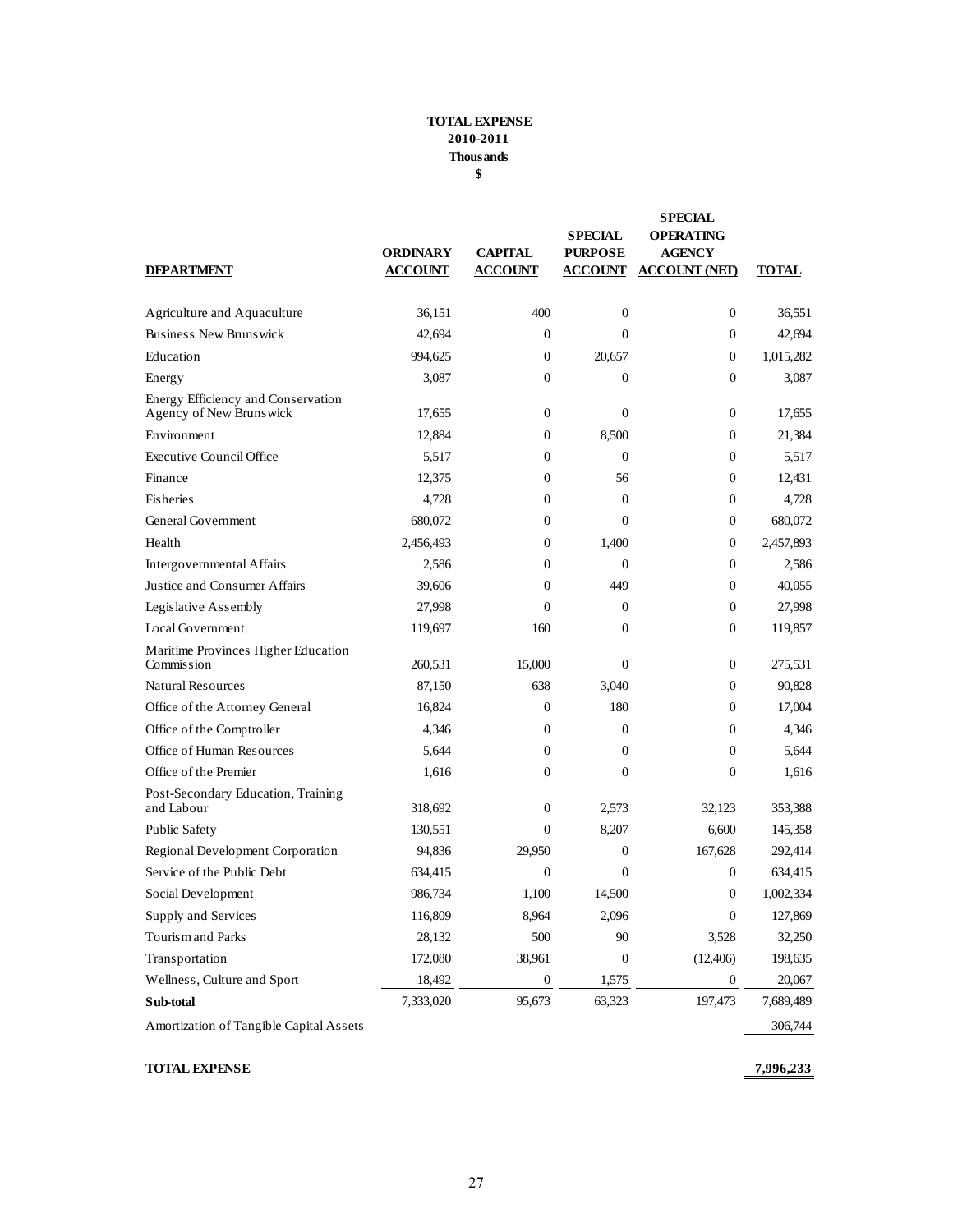# *FISCAL RESPONSIBILITY AND BALANCED BUDGET ACT* **Millions**

## **\$**

#### **2007-2008 to 2010-2011 Fiscal Period**

| <b>Year Ending March 31</b> |                |                        |                         |  |
|-----------------------------|----------------|------------------------|-------------------------|--|
| 2008<br><b>Actual</b>       | 2009<br>Actual | 2010<br><b>Revised</b> | 2011<br><b>Estimate</b> |  |
| 6.962.3                     | 7,112.8        | 7.118.5                | 7,247.4                 |  |
| 0.0                         | 0.0            | (63.6)                 | (20.0)                  |  |
| 6,962.3                     | 7,112.8        | 7.054.9                | 7,227.4                 |  |
| 6,875.6                     | 7,305.1        | 7,872.2                | 7,996.2                 |  |
| 86.7                        | (192.3)        | (817.3)                | (768.8)                 |  |
| 0.0                         | 86.7           | (105.6)                | (922.9)                 |  |
| 86.7                        | (105.6)        | (922.9)                | (1,691.7)               |  |

| <b>Year Ending March 31</b> |         |         |         |         |  |
|-----------------------------|---------|---------|---------|---------|--|
| 2007                        | 2008    | 2009    | 2010    | 2011    |  |
| 6.575.9                     | 6.949.2 | 7.387.8 | 8.354.2 | 9.564.2 |  |
| 25.884                      | 26.993  | 27,372  | 27.646  | 28.724  |  |
| 25.4%                       | 25.7%   | 27.0%   | 30.2%   | 33.3%   |  |

**Note:** Columns may not add due to rounding.